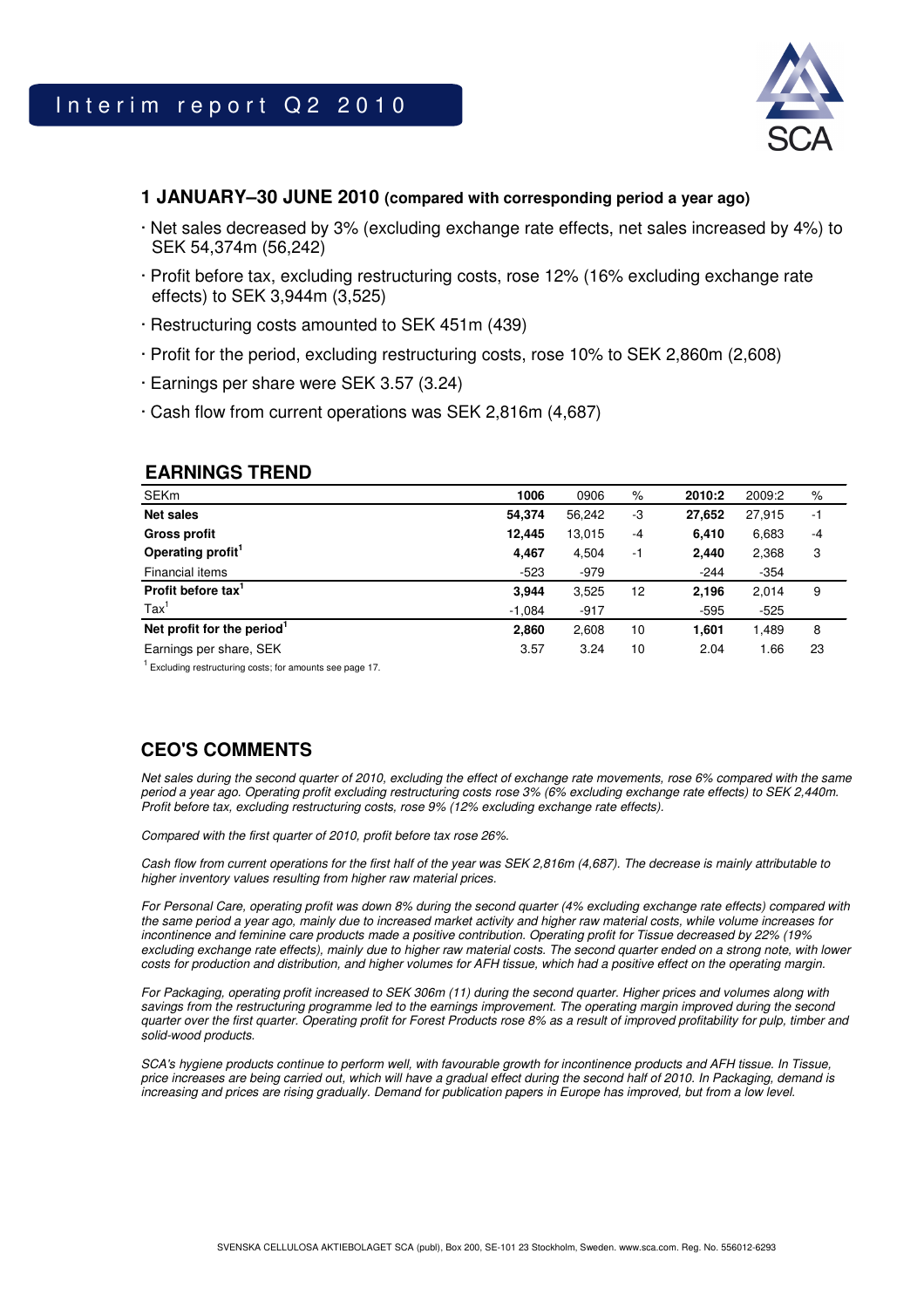



**Tissue** 32%

**5.2** 4.7 **5.7** 5.3

**SHARE OF OPERATING PROFIT**

## **EARNINGS TREND FOR THE GROUP**

 $35%$ 

| <b>SEKm</b>                                                          | 1006      | 0906     | %    | 2010:2    | 2009:2    | $\%$ |
|----------------------------------------------------------------------|-----------|----------|------|-----------|-----------|------|
| <b>Net sales</b>                                                     | 54,374    | 56,242   | -3   | 27,652    | 27,915    | $-1$ |
| Cost of goods sold                                                   | $-41,929$ | -43,227  |      | $-21,242$ | $-21,232$ |      |
| <b>Gross profit</b>                                                  | 12,445    | 13,015   | $-4$ | 6,410     | 6,683     | $-4$ |
| Sales, general and administration                                    | $-7,978$  | $-8,511$ |      | $-3,970$  | $-4,315$  |      |
| Operating profit <sup>1</sup>                                        | 4,467     | 4,504    | $-1$ | 2,440     | 2,368     | 3    |
| Financial items                                                      | $-523$    | -979     |      | $-244$    | -354      |      |
| Profit before tax <sup>1</sup>                                       | 3,944     | 3,525    | 12   | 2,196     | 2,014     | 9    |
| $\text{Tax}^1$                                                       | $-1,084$  | $-917$   |      | $-595$    | $-525$    |      |
| Net profit for the period <sup>1</sup>                               | 2,860     | 2,608    | 10   | 1,601     | 1,489     | 8    |
| <sup>1</sup> Excluding restructuring costs; for amounts see page 17. |           |          |      |           |           |      |
| Earnings per share, SEK - owners of the parent                       |           |          |      |           |           |      |
| - after dilution effects                                             | 3.57      | 3.24     | 10   | 2.04      | 1.66      | 23   |
| Margins (%)                                                          |           |          |      |           |           |      |
| Gross margin                                                         | 22.9      | 23.1     |      | 23.2      | 23.9      |      |
| Operating margin <sup>1</sup>                                        | 8.2       | 8.0      |      | 8.8       | 8.5       |      |
| Financial net margin                                                 | $-1.0$    | $-1.7$   |      | $-0.9$    | $-1.3$    |      |
| Profit margin <sup>1</sup>                                           | 7.2       | 6.3      |      | 7.9       | 7.2       |      |
| $\text{Tax}^1$                                                       | $-2.0$    | $-1.6$   |      | $-2.2$    | $-1.9$    |      |

### **OPERATING PROFIT PER BUSINESS AREA**

| <b>SEKm</b>                            | 1006   | 0906   | $\%$  | 2010:2 | 2009:2 | $\%$  |
|----------------------------------------|--------|--------|-------|--------|--------|-------|
| Personal Care                          | 1,490  | 1,524  | -2    | 753    | 820    | -8    |
| Tissue                                 | 1,501  | 1,879  | $-20$ | 791    | 1.015  | $-22$ |
| Packaging                              | 498    | 92     | 441   | 306    | 11     | 2,682 |
| <b>Forest Products</b>                 | 1,178  | 1,225  | -4    | 691    | 642    | 8     |
| - Publication papers                   | $-39$  | 666    | n/a   | -24    | 378    | n/a   |
| - Pulp, timber and solid-wood products | 1,217  | 559    | 118   | 715    | 264    | 171   |
| Other                                  | $-200$ | $-216$ |       | $-101$ | $-120$ |       |
| Total <sup>1</sup>                     | 4.467  | 4,504  | -1    | 2.440  | 2,368  | 3     |

<sup>1</sup> Excluding restructuring costs.

**Net margin** 

<sup>1</sup> Excluding restructuring costs.

## **OPERATING CASH FLOW PER BUSINESS AREA**

| <b>SEKm</b>            | 1006   | 0906  | $\%$  | 2010:2 | 2009:2 | %     |
|------------------------|--------|-------|-------|--------|--------|-------|
| Personal Care          | 1,654  | 1,887 | $-12$ | 829    | 1.132  | $-27$ |
| Tissue                 | 1,742  | 2,402 | $-27$ | 722    | 1.405  | -49   |
| Packaging              |        | 100   | -93   | 218    | 213    | 2     |
| <b>Forest Products</b> | 835    | 1,400 | -40   | 604    | 658    | -8    |
| Other                  | $-103$ | 73    |       | 46     | -60    |       |
| <b>Total</b>           | 4,135  | 5,862 | -29   | 2.419  | 3,348  | $-28$ |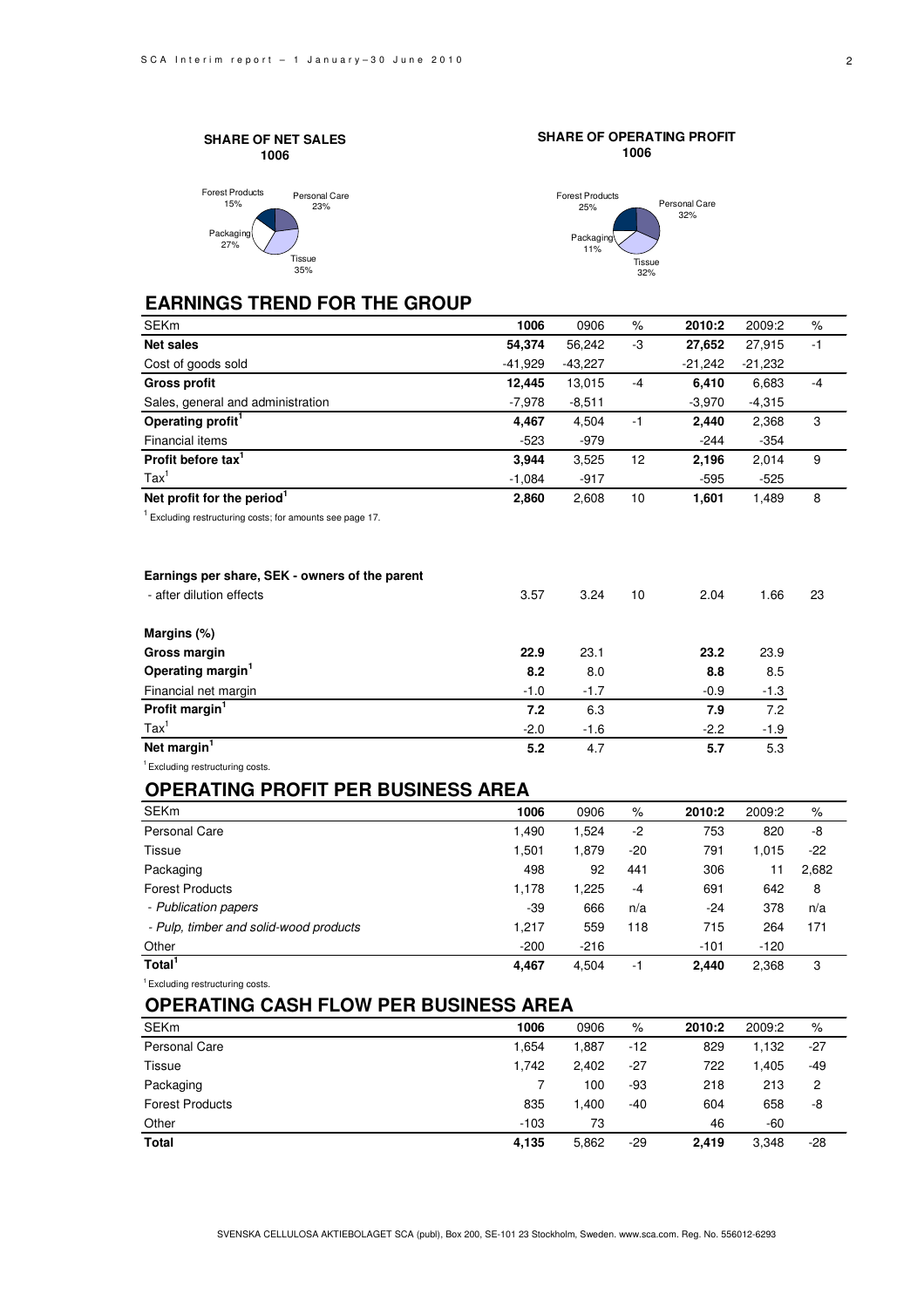# **GROUP**

## **MARKET/EXTERNAL ENVIRONMENT**

The recovery in the global economy continues, driven above all by emerging markets, while Western Europe is showing a slower recovery.

For personal care products, emerging markets are showing a continued favourable increase in demand. The European market for incontinence care products shows good growth.

Demand for consumer tissue is stable, while in the away-from-home (AFH) tissue segment, demand has strengthened in pace with the economic recovery.

Demand in Europe for corrugated board was up 7% through May 2010 from a low level the same period a year ago. Price increases for liner and corrugated board continued during the second quarter.

During the first half of 2010, demand in Europe for magazine paper (SC and LWC paper) rose 6%, while demand for newsprint rose 1%.

The market balance for solid-wood products is currently relatively favourable and prices rose during the second quarter.

During the second quarter, price rises continued for most raw materials. Compared with the second quarter a year ago, the price of OCC, which is used to manufacture liner, was up approximately 330% in Europe. In the USA, the price of recycled paper, which is used in SCA's away-from-home (AFH) tissue segment, has risen by more than 70%. In Europe the price has risen by approximately 120%. The price of pulp, which is a key raw material for Tissue, has risen by more than 60%.

## **SALES AND EARNINGS**

Net sales decreased by 3% (excluding exchange rate effects, net sales increased by 4%) compared with a year ago to SEK 54,374m (56,242). Higher prices and volumes increased sales by 1% and 4%, respectively. Sales decreased by 1% as a result of closed and divested operations, of which the divested Asian packaging operation made the greatest contribution.

Operating profit, excluding restructuring costs of SEK 451m, decreased by 1% (excluding exchange rate effects, operating profit increased by 3%) to SEK 4,467m (4,504). Higher volumes had a favourable impact on profit. Lower energy costs and other production-related costs also made a positive contribution. Higher costs for raw materials and market activities had a lowering effect on profit.

Financial items decreased to SEK -523m (-979). Lower interest rates and lower average net debt had a favourable impact. Profit before tax, excluding restructuring costs, increased by 12% (16% excluding exchange rate effects) to SEK 3,944m (3,525). The tax expense excluding restructuring costs was SEK -1,085m (-917).

Profit for the period, excluding restructuring costs of SEK 327m after tax, improved by 10% to SEK 2,860m (2,608). Earnings per share were SEK 3.57 (3.24).

#### **Second quarter 2010 compared with second quarter 2009**

Net sales decreased by 1% (excluding exchange rate effects, net sales increased by 6%) to SEK 27,652m (27,915). Higher volumes and slightly higher prices increased sales by 5% and 1%, respectively.

Operating profit rose 3% (6% excluding exchange rate effects) excluding restructuring costs. An efficiency improvement project in the European baby diaper operations was initiated during the second quarter of 2010, with costs amounting to SEK 207m. During the second quarter of 2009, restructuring costs in the packaging operations amounted to SEK 439m. Higher prices in Packaging together with larger volumes had a favourable impact on profit. Higher raw material costs reduced profit, while savings from the restructuring programme in the packaging operations had a favourable effect on profit.



**Operating profit and margin** 0 500 1,000 1,500 2,000 2,500 3,000 208.3 2009:4  $\mathcal{S}$  $x^2$  $\mathcal{S}$ 209 2010:1 2010:2 0.0 3.0 6.0 9.0 12.0 15.0

Excluding items affecting comparability

**Profit before tax**



Excluding items affecting comparability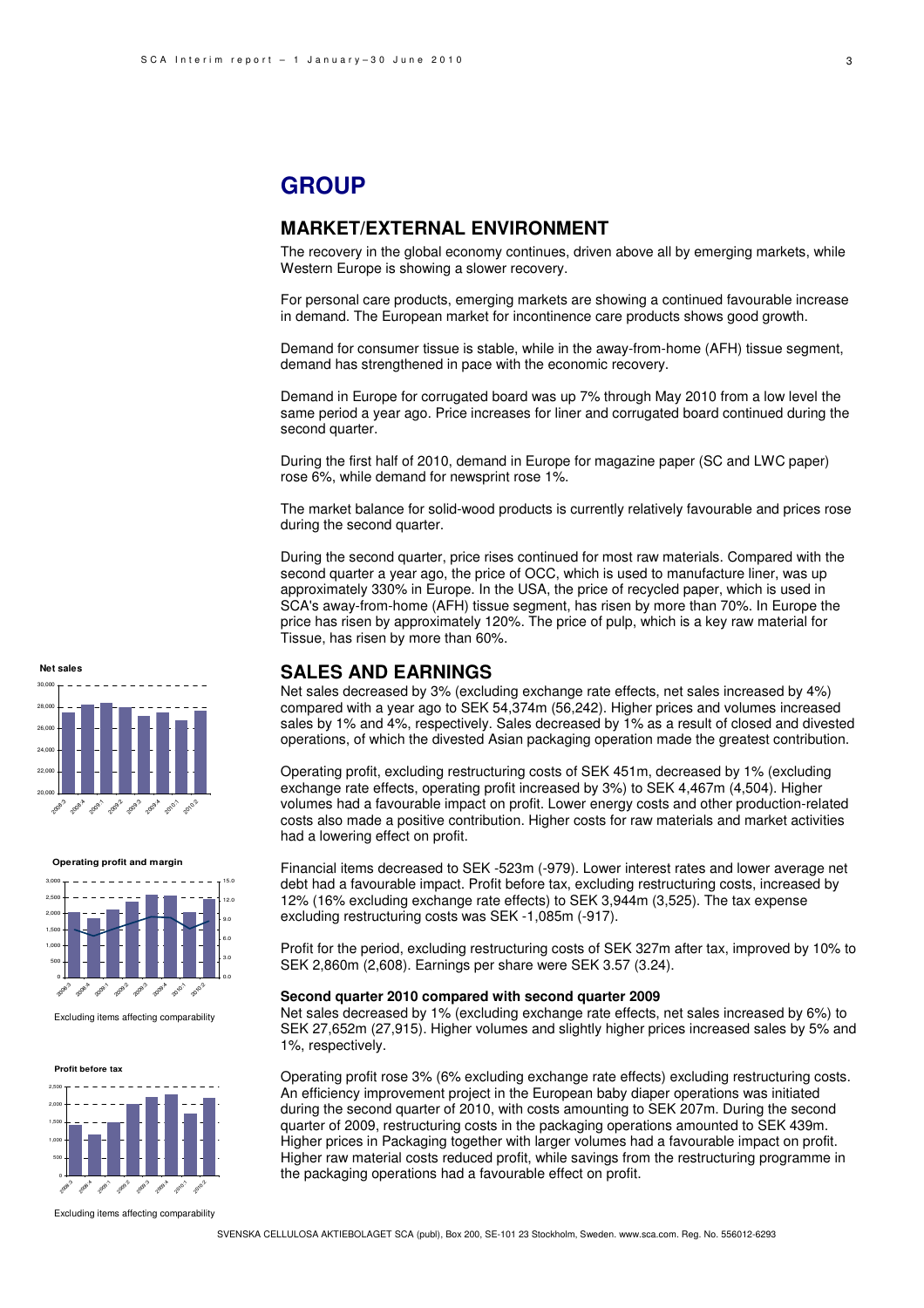Profit before tax, excluding restructuring costs, improved by 9% (12% excluding exchange rate effects).

Profit for the second quarter, excluding restructuring costs, was SEK 1,601m (1,489). Earnings per share were SEK 2.04 (1.66).

## **CASH FLOW AND FINANCING**

Operating cash surplus amounted to SEK 7,273m (7,439). Working capital increased as a result of higher accounts receivable and larger inventories. The increase in inventories is mainly attributable to higher raw material prices. The cash flow effect of the change in working capital was SEK -1,772m (586). Working capital in relation to net sales was 9% (10%). Current capital expenditures were lower than a year ago and amounted to SEK 952m (1,747). Operating cash flow was lower than a year ago and amounted to SEK 4,135m (5,862).

Financial items decreased to SEK -523m (-979). Tax payments were higher than a year ago and totalled SEK 798m (204). Cash flow from current operations decreased, mainly as a result of the aforementioned change in working capital, to SEK 2,816m (4,687).

Strategic investments amounted to SEK 997m (1,640). Acquisitions and divestments amounted to SEK 1,223m (11), mainly owing to the divestment of the Asian packaging operations. Dividends amounted to SEK 2,599m (2,458). Net cash flow was SEK 443m (600).

Net debt increased by SEK 416m since the start of the year, to SEK 40,846m. Net cash flow reduced net debt by SEK 443m, while fair value measurement of pension assets, pension obligations and financial instruments increased net debt by SEK 1,380m. Exchange rate movements caused by the strengthening of the Swedish krona decreased net debt by SEK 521m. The debt/equity ratio was 0.62 (0.60 at the beginning of the year). The debt payment capacity improved to 33% (28%).

As per 30 June 2010, SCA had outstanding commercial paper worth SEK 6,984m maturing within 12 months. On this same date, unutilised long-term credit facilities amounted to SEK 29,503m. Cash and cash equivalents amounted to SEK 3,999m.

### **EQUITY**

Consolidated equity decreased during the period by SEK 1,753m to SEK 66,153m. Net profit for the period increased equity by SEK 2,533m. Equity decreased by SEK 2,599m through the shareholder dividend and by SEK 985m after tax as a result of revaluation of the net pension liability to fair value. Fair value measurement of financial instruments increased equity by SEK 252m after tax. Exchange rate movements, including the effect of hedges of net foreign assets, decreased equity by SEK 954m.

### **TAX**

A tax expense of approximately 28% is reported for the period, which is also the estimated tax rate for the full year 2010.

## **OTHER EVENTS**

### **First quarter**

SCA initiated an efficiency improvement project in its European baby diaper operations through a decision to close its Personal Care factory in Linselles, France. The plant closure is planned for mid-2011 and will affect approximately 280 employees. A personnel reduction at the company's factory in Hoogezand, Netherlands, will also be carried out, which will affect approximately 50 employees by year-end 2010. The total cost is estimated to be EUR 60m, including EUR 10m in asset write-offs. The cost will be booked during the second and third quarters of 2010 and will be reported as an item affecting comparability.

The annual savings are estimated at EUR 15m and are expected to be achieved starting with the third quarter of 2011.

#### **Second quarter**

SVENSKA CELLULOSA AKTIEBOLAGET SCA (publ), Box 200, SE-101 23 Stockholm, Sweden. www.sca.com. Reg. No. 556012-6293 The divestment of SCA's Asian packaging operation was completed during the second quarter. The operation was deconsolidated as per the end of April 2010. The purchase price

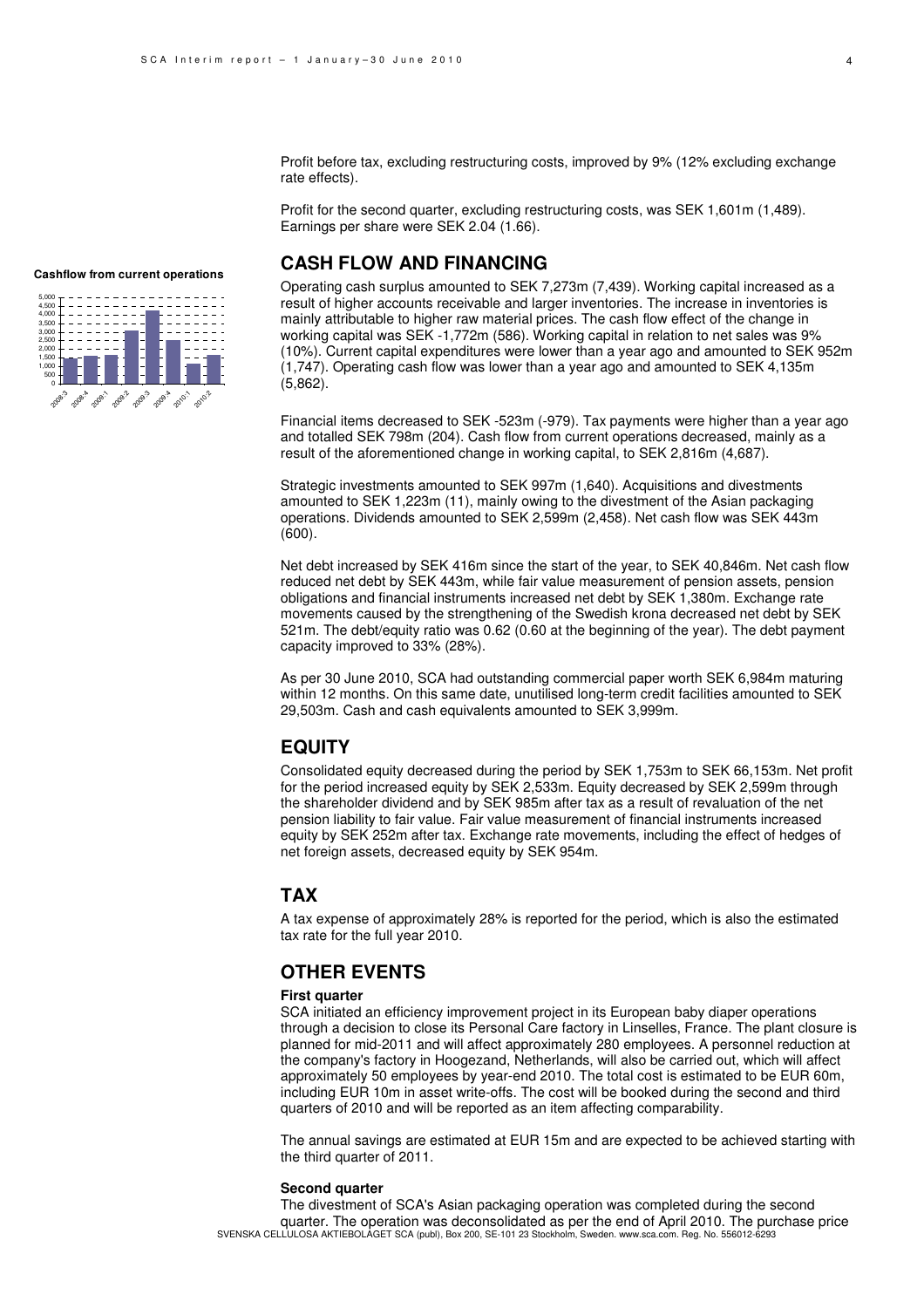was USD 200m and was paid in cash on 30 June. The transaction gave rise to neither a capital gain nor capital loss. The Asian operation had sales of approximately USD 250m in 2009 and employed approximately 4,500 people at 15 plants in China, Singapore, Malaysia and Indonesia.

At the end of the quarter, the decision was made to proceed with an efficiency improvement project in Forest Products at the Ortviken paper mill in Sweden. The project will involve a reduction of 90 employees, or roughly 10% of the work force. The cost of the project is estimated to amount to SEK 60m and will be reported during the third quarter of 2010 as an item affecting comparability. Fully completed, it is estimated to generate annual savings of SEK 45m.

In April 2010 Camilla Weiner was named as the new Senior Vice President of Corporate Communications. Ms Weiner will assume her position after summer 2010 and will be a member of SCA's Corporate Senior Management Team. In May 2010 Kersti Strandqvist was appointed as Senior Vice President of the newly established corporate staff function for Sustainability. Ms Strandqvist will assume her position on 1 August 2010 and will be a member of SCA's Corporate Senior Management Team.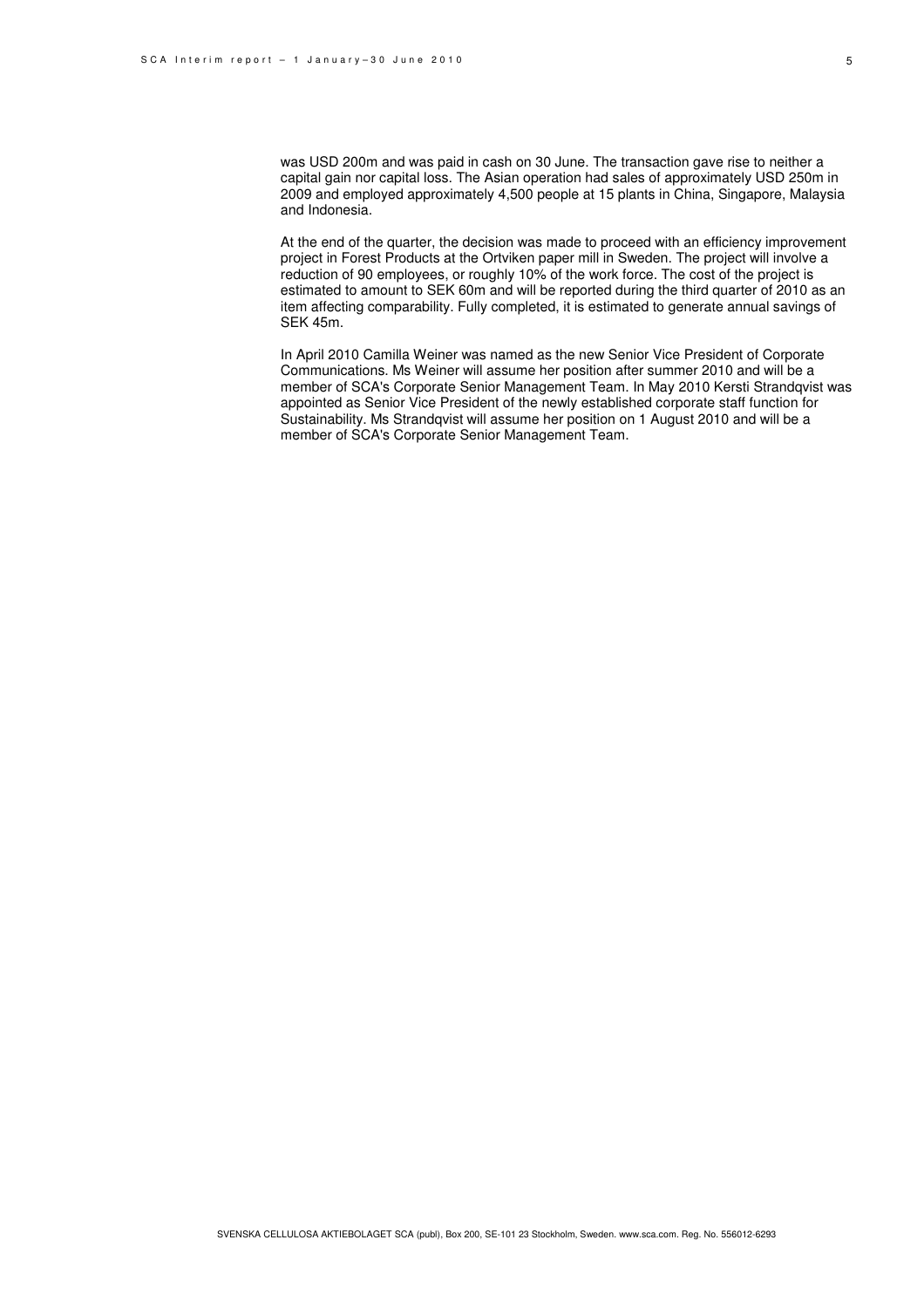business area.

# **PERSONAL CARE**

**Share of Group, net sales 1006**



| <b>SEKm</b>                                                                                                        | 1006   | 0906   | $\%$ | 2010:2 | 2009:2 | $\%$ |  |
|--------------------------------------------------------------------------------------------------------------------|--------|--------|------|--------|--------|------|--|
| Net sales                                                                                                          | 12.527 | 13.126 | -5   | 6.418  | 6.650  | -3   |  |
| Operating surplus'                                                                                                 | 2.094  | 2.101  | 0    | 1.051  | 1.113  | -6   |  |
| Operating profit                                                                                                   | 1.490  | 1.524  | -2   | 753    | 820    | -8   |  |
| Operating margin, %                                                                                                | 11.9   | 11.6   |      | 11.7   | 12.3   |      |  |
| Operating cash flow                                                                                                | 1.654  | 1.887  |      | 829    | 1.132  |      |  |
| 1) Excluding restructuring costs, which are reported as items affecting comparability outside of the Personal Care |        |        |      |        |        |      |  |

In Europe where SCA – through its Tena brand – is the market leader in the incontinence care segment the roll-out of an economy line of products has continued. In China, the market test of incontinence care products was widened to cover new regions.

In baby diapers, SCA consolidated its market-leading position in the Nordic countries with a market share of slightly higher than 60% for the Libero brand. During the quarter, the year's spring collection was successfully launched using a soccer theme.

The work on strengthening the Libresse brand continued during the second quarter with the launch of Libresse-brand feminine care products in Malaysia. In Europe, a line of tampons was launched under the Libresse brand in Sweden and the Netherlands.

#### **January–June 2010 compared with corresponding period a year ago**

Net sales decreased by 5% (excluding exchange rate effects, net sales were unchanged) to SEK 12,527m (13,126). Sales rose 2% as a result of higher volumes, but decreased by 2% as a result of lower prices associated with increased market activities. In emerging markets, sales rose 8% excluding exchange rate effects.

Operating profit was 2% lower (excluding exchange rate effects, 2% higher) than a year ago and amounted to SEK 1,490m (1,524). Profit was favourably affected by higher volumes for incontinence and feminine care products and lower raw material costs. Higher marketing costs had a negative effect on earnings. The higher marketing costs, which are included in the item Other in the deviation analysis, are partly attributable to efforts to broaden the offering of incontinence care products and partly to a continued focus on emerging markets.

Operating cash surplus decreased slightly to SEK 2,093m (2,136). Operating cash flow decreased to SEK 1,654m (1,887). Cash flow decreased as a result of a lower operating cash surplus and higher level of tied up working capital. Current capital expenditures were lower than the same period a year ago.

#### **Second quarter 2010 compared with second quarter 2009**

Net sales decreased by 3% (excluding exchange rate effects, net sales increased by 2%) to SEK 6,418m (6,650). Higher volumes increased sales by 3%, while lower prices associated with increased market activities decreased sales by 1%.

Sales of Tena-brand incontinence care products increased by 5%, excluding exchange rate effects. Growth in markets in Latin America, Russia and Eastern Europe remained very favourable.

Sales of baby diapers decreased by 8%, excluding exchange rate effects. The decrease is mainly associated with lower volumes in Europe for products sold under retailers' private labels.

Sales of feminine care products rose 7%, excluding exchange rate effects. Solid growth in markets in Russia and Latin America – partly through the acquisition in Argentina – contributed to the increase.

Operating profit decreased by 8% (4% excluding exchange rate effects) to SEK 753 m (820). Higher volumes increased earnings, while higher raw material costs has a lowering effect on profit.

#### **Share of Group, operating profit 1006**



**Net sales**



**Operating profit and margin**



#### **Deviations, operating profit (%) 1006 vs. 0906** -2

| Price/mix    | $-11$ |
|--------------|-------|
| Volume       | 12    |
| Raw material | 6     |
| Energy       | ŋ     |
| Currency     | -4    |
| Other        |       |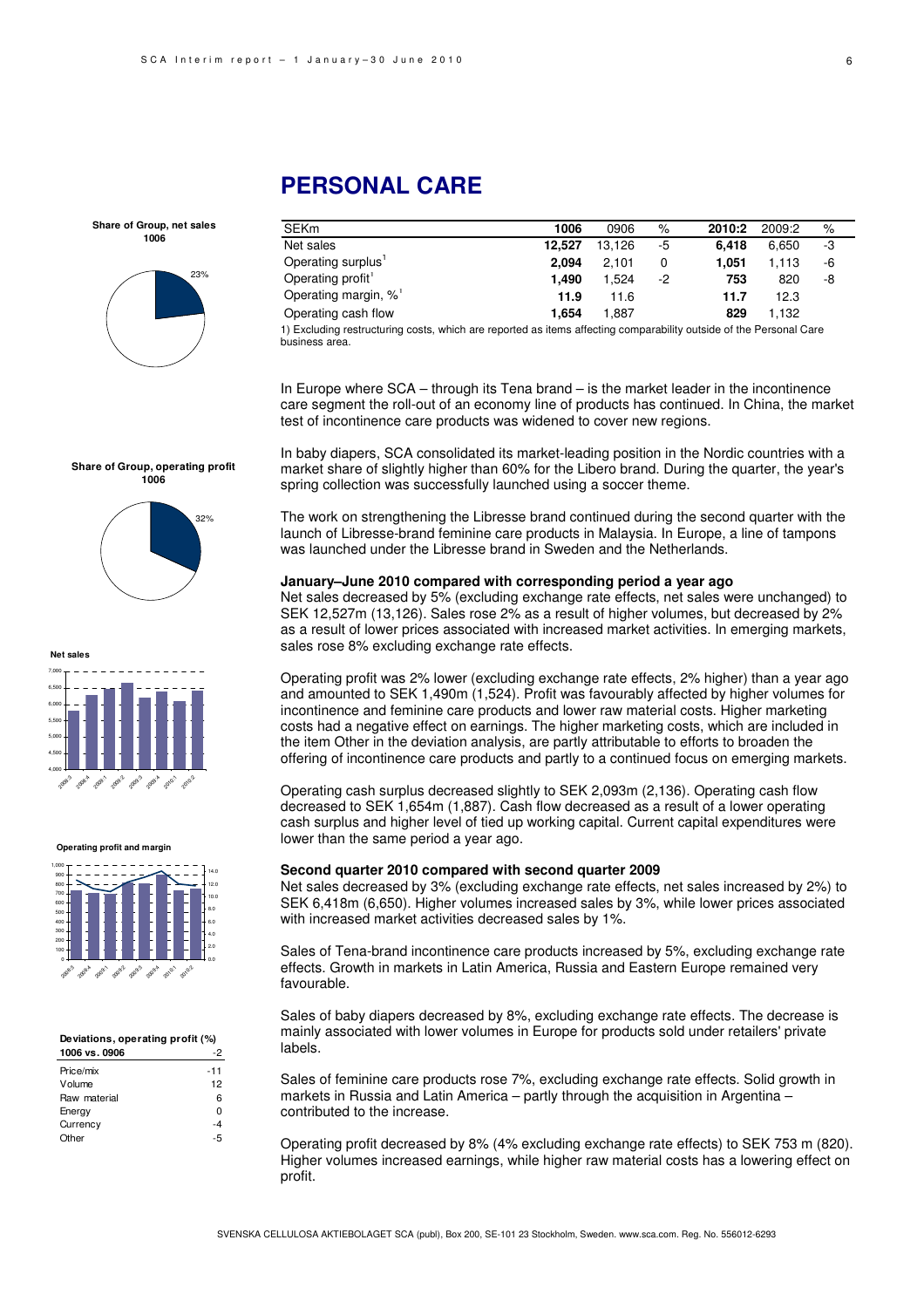**Share of Group, net sales 1006**



## **TISSUE**

| <b>SEKm</b>         | 1006   | 0906   | $\%$  | 2010:2 | 2009:2 | %     |
|---------------------|--------|--------|-------|--------|--------|-------|
| Net sales           | 19.792 | 20.940 | -5    | 10.064 | 10.474 | $-4$  |
| Operating surplus   | 2.589  | 3.153  | -18   | 1.333  | 1.655  | -19   |
| Operating profit    | 1.501  | 1.879  | $-20$ | 791    | 1.015  | $-22$ |
| Operating margin, % | 7.6    | 9.0    |       | 7.9    | 9.7    |       |
| Operating cash flow | 1.742  | 2.402  |       | 722    | 1.405  |       |

Implementation of the new brand platform in Europe continues in the aim of reducing the number of brands and using specific brands for personal care products and products for use in the home and households, respectively.

As a result of higher raw material costs, price increases are being carried out for both consumer tissue and tissue in the away-from-home (AFH) segment. These will take gradual effect during the second half of 2010.

In Europe, SCA launched a new line of dispensers, Tork Performance, for the AFH tissue segment.

#### **January–June 2010 compared with corresponding period a year ago**

Net sales decreased by 5% (excluding exchange rate effects, net sales rose 2%) to SEK 19,792m (20,940). Sales increased by 3% as a result of higher volumes primarily in the AFH segment. Lower prices affected sales by 1%. Sales in emerging markets increased by 4%, excluding exchange rate movements.

Operating profit decreased by 20% (15% excluding exchange rate effects) to SEK 1,501m (1,879). Higher raw material costs and lower prices had a negative effect on profit. Higher volumes and lower energy costs, together with lower distribution costs, had a favourable effect on profit.

Operating cash surplus decreased to SEK 2,617m (3,122), and operating cash flow decreased to SEK 1,742m (2,402). Cash flow decreased as a result of the lower level of operating cash surplus and higher level of tied-up working capital. Current net capital expenditures were lower than a year ago.

#### **Second quarter 2010 compared with second quarter 2009**

Net sales decreased by 4% (excluding exchange rate effects, net sales increased by 2%) to SEK 10,064m (10,474m). Higher volumes increased sales by 3%, while lower prices and a changed product mix decreased sales by 1%.

Sales of consumer tissue decreased by 1%, excluding exchange rate effects. The decrease is mainly related to markets in Western Europe.

AFH tissue showed a strong recovery, and sales rose 8% excluding exchange rate effects. The markets in Western Europe, North America and Latin America showed increased growth.

Operating profit fell 22% (19% excluding exchange rate effects) to SEK 791m (1,025). Higher raw material costs and slightly lower prices had a lowering effect on profit. Lower distribution costs had a favourable impact on profit.







**Net sales**

#### **Operating profit and margin**



| Deviations, operating profit (%) |     |
|----------------------------------|-----|
| 1006 vs. 0906                    | -20 |

| -17 |
|-----|
| 5   |
| -52 |
| 10  |
| -5  |
| 39  |
|     |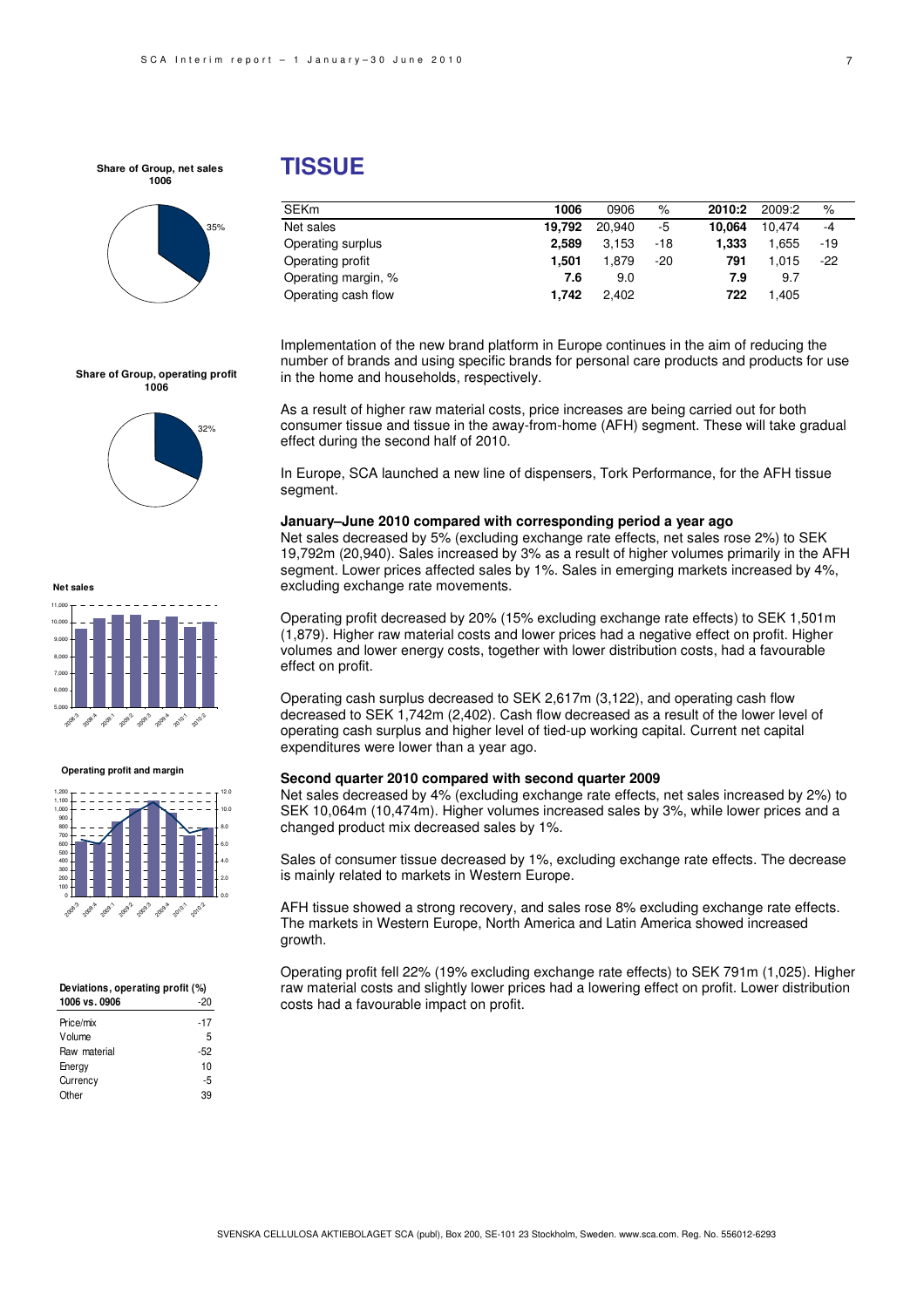#### **Share of Group, net sales 1006**



**Share of Group, operating profit**



**Net sales**



#### **Operating profit and margin**



#### **Deviations, operating profit (%)**

| 1006 vs. 0906 |        |
|---------------|--------|
| Price/mix     | 641    |
| Volume        | 347    |
| Raw material  | $-884$ |
| Energy        | 19     |
| Currency      | -39    |
| Other         | 357    |
|               |        |

# **PACKAGING**

| <b>SEKm</b>                                | 1006   | 0906   | %  | 2010:2 | 2009:2 | %     |
|--------------------------------------------|--------|--------|----|--------|--------|-------|
| <b>Deliveries</b>                          |        |        |    |        |        |       |
| - Liner products, thousand tonnes          | 1.055  | 1.023  | 3* | 529    | 483    | $10*$ |
| - Corrugated board, million m <sup>2</sup> | 1.772  | 1.656  |    | 897    | 822    | 9     |
| Net sales                                  | 14.836 | 14.453 | 3  | 7.583  | 6,958  | 9     |
| Operating surplus <sup>1</sup>             | 1.228  | 955    | 29 | 661    | 437    | 51    |
| Operating profit <sup>1</sup>              | 498    | 92     |    | 306    | 11     |       |
| Operating margin, % <sup>1</sup>           | 3.4    | 0.6    |    | 4.0    | 0.2    |       |
| Operating cash flow                        | 7      | 100    |    | 218    | 213    |       |
| .                                          |        |        |    |        |        |       |

1) Excluding restructuring costs, which are reported as items affecting comparability outside of the Packaging business area.

\*) Adjusted for the change in volume resulting from the closure of the New Hythe testliner mill, deliveries increased by 10% and 14%, respectively.

In the ongoing restructuring programme, 15 corrugated board plants and the testliner plant in the UK have been closed. Personnel reductions corresponding to approximately 1,700 positions have been carried out. At the end of the second quarter of 2010, 80% of the projected annual savings of SEK 1,070m had been achieved.

#### **January–June 2010 compared with corresponding period a year ago**

Net sales rose 3% (12% excluding exchange rate effects) to SEK 14,836m (14,453). The closure of the New Hythe testliner mill in the UK in 2009, together with the divestment of the Asian packaging operation during the second quarter, reduced sales by 3%. Higher prices and volumes increased sales by 6% and 9%, respectively. Corrugated board prices were slightly lower than the same period a year ago.

Operating profit was SEK 498m (92). The improvement is mainly attributable to higher prices and volumes, and savings from the ongoing restructuring programme. Higher raw material costs reduced the earnings improvement.

Operating cash surplus improved to SEK 1,213m (934), and operating cash flow was SEK 7m (100). A higher level of tied-up working capital and higher outgoing payments for the restructuring programme were partly compensated by a lower level of current capital expenditures.

#### **Second quarter 2010 compared with second quarter 2009**

Net sales rose 9% (19% excluding exchange rate effects) to SEK 7,583m (6,958). Net sales increased by 12% as a result of higher prices, of which 2 percentage points pertained to higher prices for corrugated board, and by 12% as a result of higher volumes. The divestment of the Asian packaging operation lowered sales by 5%.

Operating profit increased to SEK 306m (11). Higher prices and volumes, and savings from the restructuring programme increased profit. Higher raw material costs and exchange rate effects reduced profit.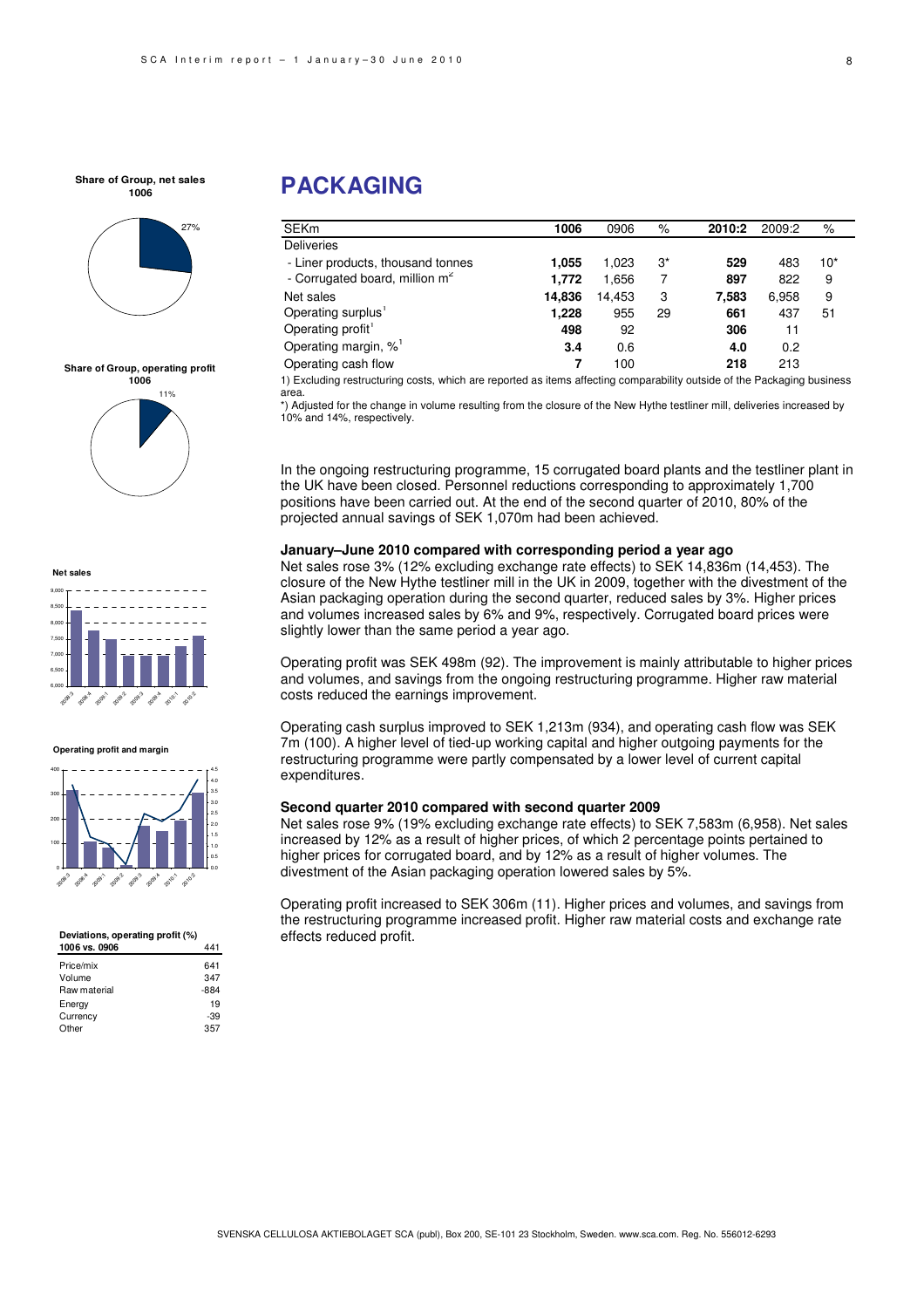**Share of Group, net sales 1006**



**Share of Group, operating profit 1006**



**Net sale** 3,000 3,500 4,000 4,500 2009:3 2008:4 20<sup>9</sup> 2093 2093 200<sup>9.4</sup> 2010.1  $e^{\alpha^{\mathcal{O}^{\mathcal{P}}}}$ 

**Operating profit and margin**



| Deviations, operating profit (%) |     |  |  |  |
|----------------------------------|-----|--|--|--|
| 1006 vs. 0906                    |     |  |  |  |
| Price/mix                        | -17 |  |  |  |
| Volume                           | з   |  |  |  |
| Raw material                     | -2  |  |  |  |
| Energy                           | ĥ   |  |  |  |
| Currency                         | - 1 |  |  |  |
| ∩ther                            |     |  |  |  |

# **FOREST PRODUCTS**

| <b>SEKm</b>                                    | 1006  | 0906  | %    | 2010:2 | 2009:2 | %     |  |
|------------------------------------------------|-------|-------|------|--------|--------|-------|--|
| <b>Deliveries</b>                              |       |       |      |        |        |       |  |
| - Publication papers, thousand tonnes          | 785   | 760   | 3    | 388    | 380    | 2     |  |
| - Solid-wood products, thousand m <sup>3</sup> | 831   | 869*  | $-4$ | 440    | 488*   | $-10$ |  |
| Net sales                                      | 8.418 | 8,637 | -3   | 4.308  | 4.304  | 0     |  |
| Operating surplus                              | 1,858 | 1,911 | -3   | 1,030  | 983    | 5     |  |
| Operating profit                               | 1.178 | 1,225 | $-4$ | 691    | 642    | 8     |  |
| Operating margin, %                            | 14.0  | 14.2  |      | 16.0   | 14.9   |       |  |
| Operating cash flow                            | 835   | 1.400 |      | 604    | 658    |       |  |
|                                                |       |       |      |        |        |       |  |

\*) Delivered volumes for previous periods have been adjusted

Demand in Europe for publication papers improved, and price increases for magazine paper have been announced with effect from 1 July.

#### **January–June 2010 compared with corresponding period a year ago**

Net sales decreased by 3% (1% excluding exchange rate effects) to SEK 8,418m (8,637). Sales decreased by 9% as a result of lower prices in the publication papers operations, while higher prices for pulp and solid-wood products had a favourable effect on sales, by 6%. Higher volumes increased sales by 2%.

Operating profit decreased by 4% (3% excluding exchange rate effects) to SEK 1,178m (1,225). Profit for the publication paper operations fell sharply to SEK -39m (666) as a result of lower prices. Operating profit for the pulp and solid-wood operations increased as a result of higher prices.

Operating cash surplus increased to SEK 1,540m (1,426), while operating cash flow decreased to SEK 835m (1,400). The higher operating cash surplus did not compensate for a higher level of tied-up working capital.

#### **Second quarter 2010 compared with second quarter 2009**

Net sales were level with the second quarter of 2009 (excluding exchange rate effects, net sales were up 2%) and amounted to SEK 4,308m (4,304). Volumes increased net sales by 2%, while higher prices for the pulp and sawmill operations were offset by lower prices for the publication paper operations.

Operating profit rose 8% (8% excluding exchange rate effects) to SEK 691m (642). Higher prices in the pulp and sawmill operations were offset by lower prices and higher raw material costs in the publication paper operations.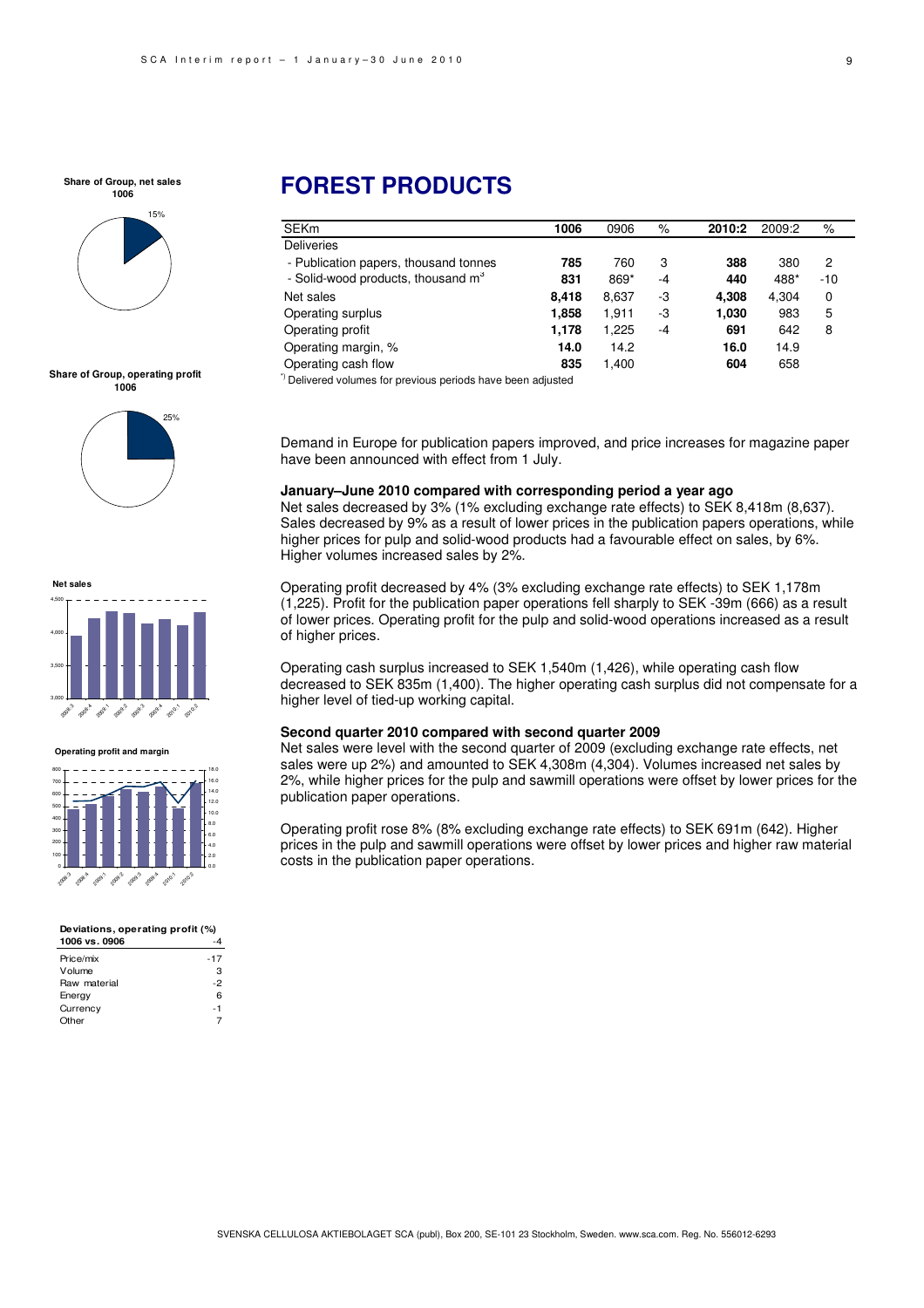## **SHARE DISTRIBUTION**

| 30 June 2010                | Class A     | Class B     | Total       |
|-----------------------------|-------------|-------------|-------------|
| Registered number of shares | 101.951.871 | 603.158.223 | 705.110.094 |
| - of which treasury shares  |             | 2,767,605   | 2,767,605   |

At the end of the period, the proportion of Class A shares was 14.5%. The total number of votes in the company amounts to 1,622,676,933.

## **RISKS AND UNCERTAINTIES**

SCA's risk exposure and risk management are described on pages 46–51 of the 2009 Annual Report. No significant changes have taken place that have affected the reported risks.

Risks in conjunction with company acquisitions are analysed in the due diligence processes that SCA carries out prior to all acquisitions. In cases where acquisitions have been carried out that may affect the assessment of SCA's risk exposure, these are described under the heading "Other events" in interim reports. No significant acquisitions were made during the period.

#### **Risk management processes**

SCA's board decides on the Group's strategic direction, based on recommendations made by Group management. Responsibility for the long-term, overall management of strategic risks corresponds to the company's delegation structure, from the Board to the CEO and from the CEO to the business area heads. This means that most operational risks are managed by SCA's business areas at the local level, but that they are co-ordinated when considered necessary. The tools used in this co-ordination consist primarily of the business areas' regular reporting and the annual strategy process, where risks and risk management are a part of the process.

SCA's financial risk management is centralised, as is the Group's internal bank for the Group companies' financial transactions and management of the Group's energy risks. Financial risks are managed in accordance with the Group's finance policy, which is adopted by SCA's board and which – together with SCA's energy risk policy – makes up a framework for risk management. Risks are compiled and followed up on a regular basis to ensure compliance with these guidelines. SCA has also centralised other risk management.

SCA has a staff function for internal audit, which ensures that the organisation is in compliance with the Group's policies.

## **RELATED PARTY TRANSACTIONS**

No transactions have been carried out between SCA and related parties that had a material impact on the company's financial position and results of operations.

### **ACCOUNTING PRINCIPLES**

This interim report has been prepared in accordance with IAS 34 and recommendation RFR 1.3 of the Swedish Financial Reporting Board (RFR), and with regard to the Parent Company, according to RFR 2.3. The accounting principles applied correspond to those described in the 2009 Annual Report, except for with respect to a number of amendments to existing standards and new interpretations that took effect on 1 January 2010. For SCA, IFRS 3 (revised) Business Combinations and IAS 27 (revised) Consolidated and Separate Financial Statements, are judged to be relevant for the structuring of the financial statements and their accounting principles.

## **FUTURE REPORTS**

The interim report for the period January–September 2010 will be published on 28 October. The year-end report for 2010 will be published on 27 January 2011.

## **INVITATION TO PRESS CONFERENCE ON Q2**

The media and analysts are invited to attend a press conference at which this interim report will be presented by Jan Johansson, President and CEO.

Time: Wednesday, 21 July, 10.30 CET.

Location: World Trade Center (conference room New York), Klarabergsviadukten 70, 4th floor, section D, Stockholm.

The press conference will be webcast live at www.sca.com. It is also possible to participate in the press conference by phone, by calling +44 20 7162 0077, +1 334 323 6201, or +46-8-5052 0110.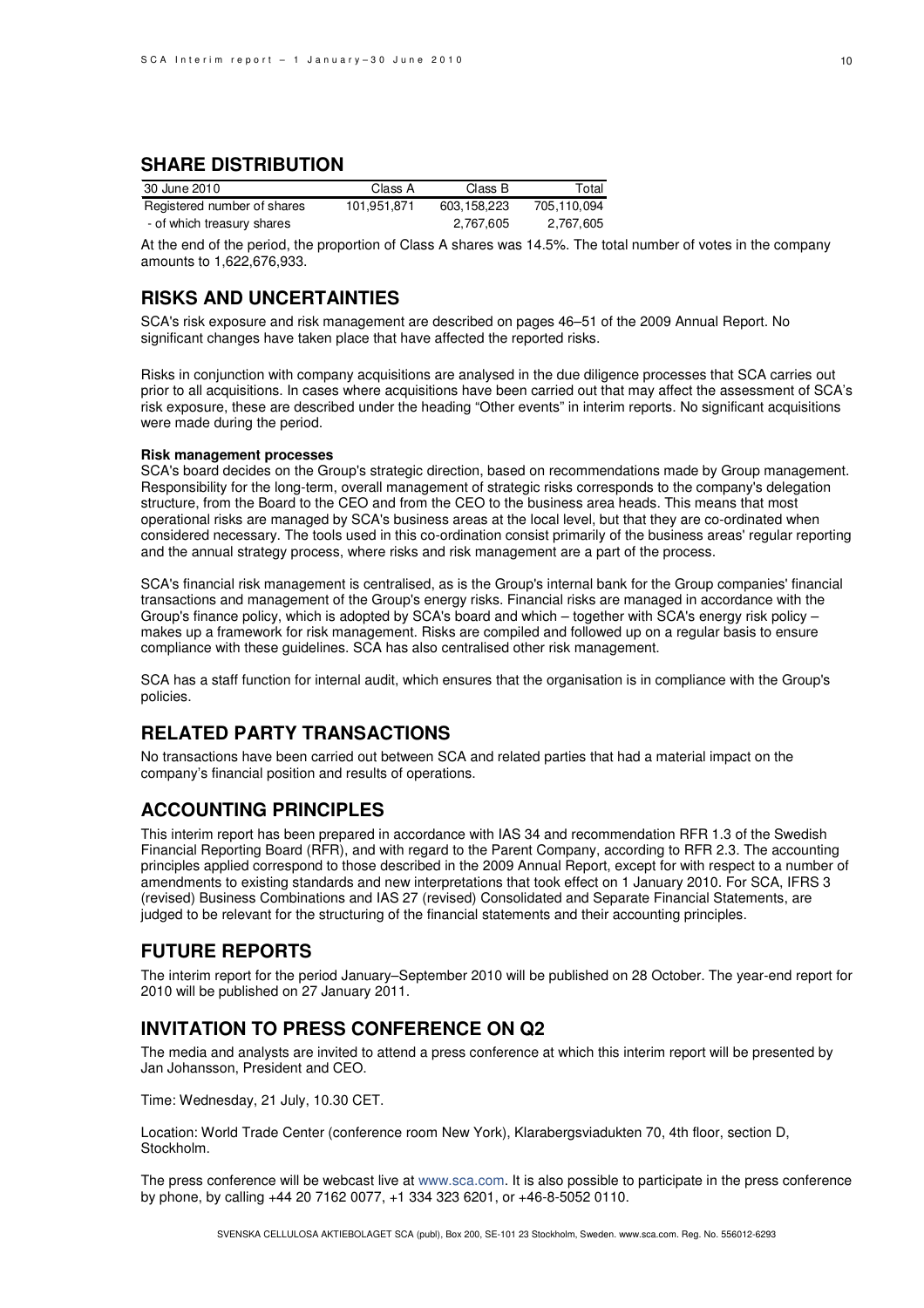The Board of Directors and President declare that the half-year interim report gives a true and fair view of the Parent Company's and Group's financial position and results of operations, and describes material risks and uncertainties facing the Parent Company and the companies included in the Group.

Stockholm, 21 July 2010 SVENSKA CELLULOSA AKTIEBOLAGET SCA (publ)

Sverker Martin-Löf Chairman of the Board

 $L_{\rm{max}}$ Rolf Börjesson

**Director** 

Anders Nyrén **Director** 

D Jan Johansson Director President and CEO

Örjan Svensson Employee representative

Sly U Sören Gyll

**Director** Bub Vil hell

Barbara Milian Thoralfsson Director

Thomas Wiklund

Employee representative

## **REVIEW REPORT**

Pär Boman **Director** 

Leif Johansson **Director** 

Lars Jonsson Employee representative

We have reviewed this report for the period 1 January–30 June 2010 for Svenska Cellulosa Aktiebolaget SCA (publ). The board of directors and the CEO are responsible for the preparation and presentation of this interim report in accordance with IAS 34 and the Swedish Annual Accounts Act. Our responsibility is to express a conclusion on this interim report based on our review.

We conducted our review in accordance with the Swedish Standard on Review Engagements SÖG 2410, Review of Interim Report Performed by the Independent Auditor of the Entity. A review consists of making inquiries, primarily of persons responsible for financial and accounting matters, and applying analytical and other review procedures. A review is substantially less in scope than an audit conducted in accordance with Standards on Auditing in Sweden (RS) and other generally accepted auditing standards in Sweden. The procedures performed in a review do not enable us to obtain assurance that we would become aware of all significant matters that might be identified in an audit. Accordingly, we do not express an audit opinion.

Based on our review, nothing has come to our attention that causes us to believe that the interim report is not prepared, in all material respects, in accordance with IAS 34 and the Swedish Annual Accounts Act, regarding the Group, and with the Swedish Annual Accounts Act, regarding the Parent Company.

Stockholm, 21 July 2010 PricewaterhouseCoopers AB Anders Lundin Authorised Public Accountant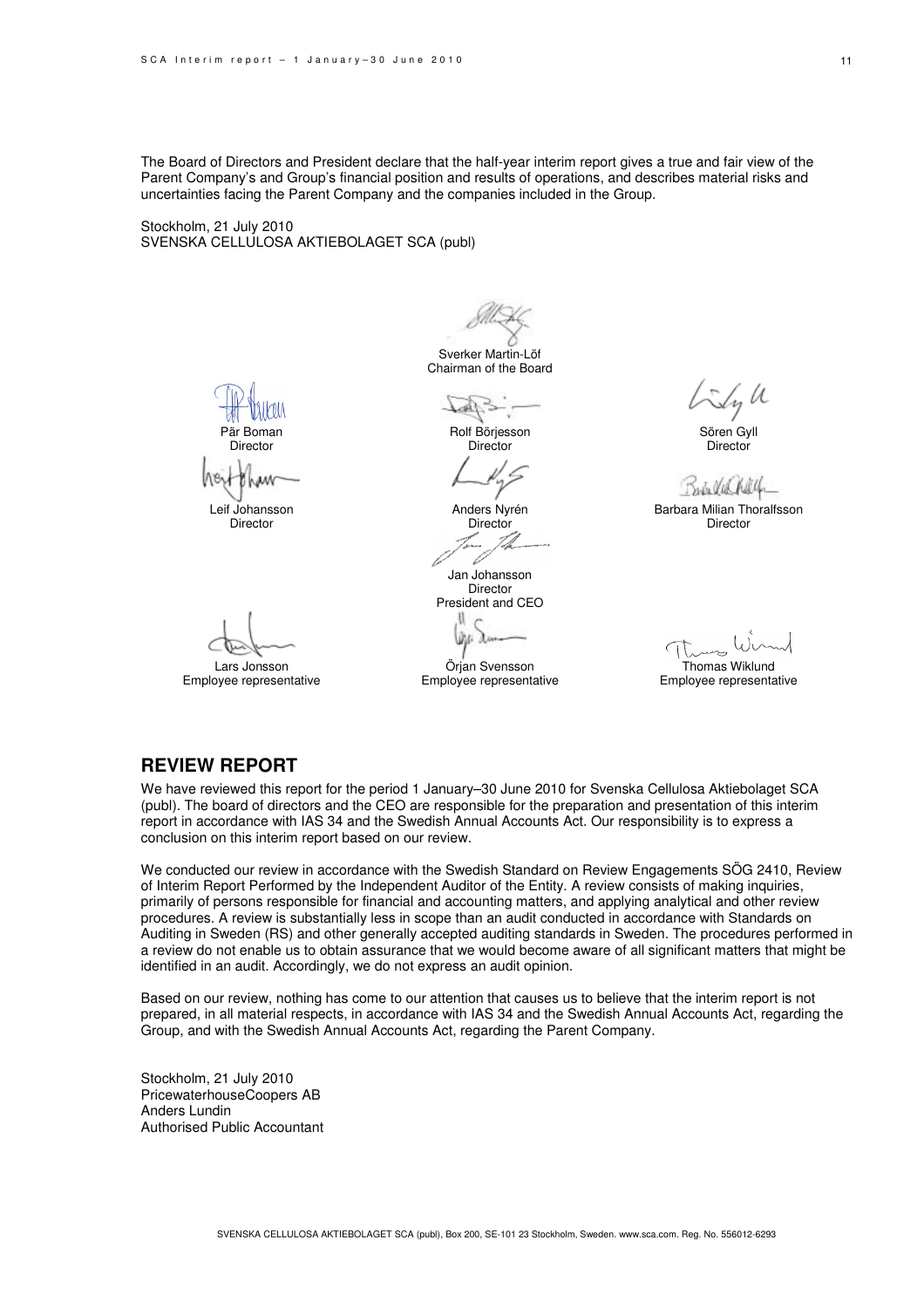## **OPERATING CASH FLOW ANALYSIS**

| <b>SEKm</b>                                  | 1006      | 0906      |
|----------------------------------------------|-----------|-----------|
| Operating cash surplus                       | 7,273     | 7,439     |
| Change in working capital                    | $-1,772$  | 586       |
| Current capital expenditures, net            | $-952$    | $-1,747$  |
| Restructuring costs, etc.                    | $-414$    | $-416$    |
| Operating cash flow                          | 4,135     | 5,862     |
|                                              |           |           |
| Financial items                              | $-523$    | -979      |
| Income taxes paid                            | $-798$    | $-204$    |
| Other                                        | 2         | 8         |
| Cash flow from current operations            | 2,816     | 4,687     |
|                                              |           |           |
| Acquisitions                                 | $-47$     | 4         |
| Strategic capital expenditures, fixed assets | -997      | $-1,640$  |
| <b>Divestments</b>                           | 1,270     | 7         |
| Cash flow before dividend                    | 3,042     | 3,058     |
| Dividend                                     | $-2,599$  | $-2,458$  |
| Net cash flow                                | 443       | 600       |
|                                              |           |           |
| Net debt at the start of the period          | -40,430   | $-47,002$ |
| Net cash flow                                | 443       | 600       |
| Remeasurement to equity                      | $-1.380$  | $-900$    |
| Currency effects                             | 521       | $-377$    |
| Net debt at the end of the period            | $-40,846$ | $-47,679$ |
|                                              |           |           |
| Debt/equity ratio                            | 0.62      | 0.71      |
| Debt payment capacity, %                     | 33        | 28        |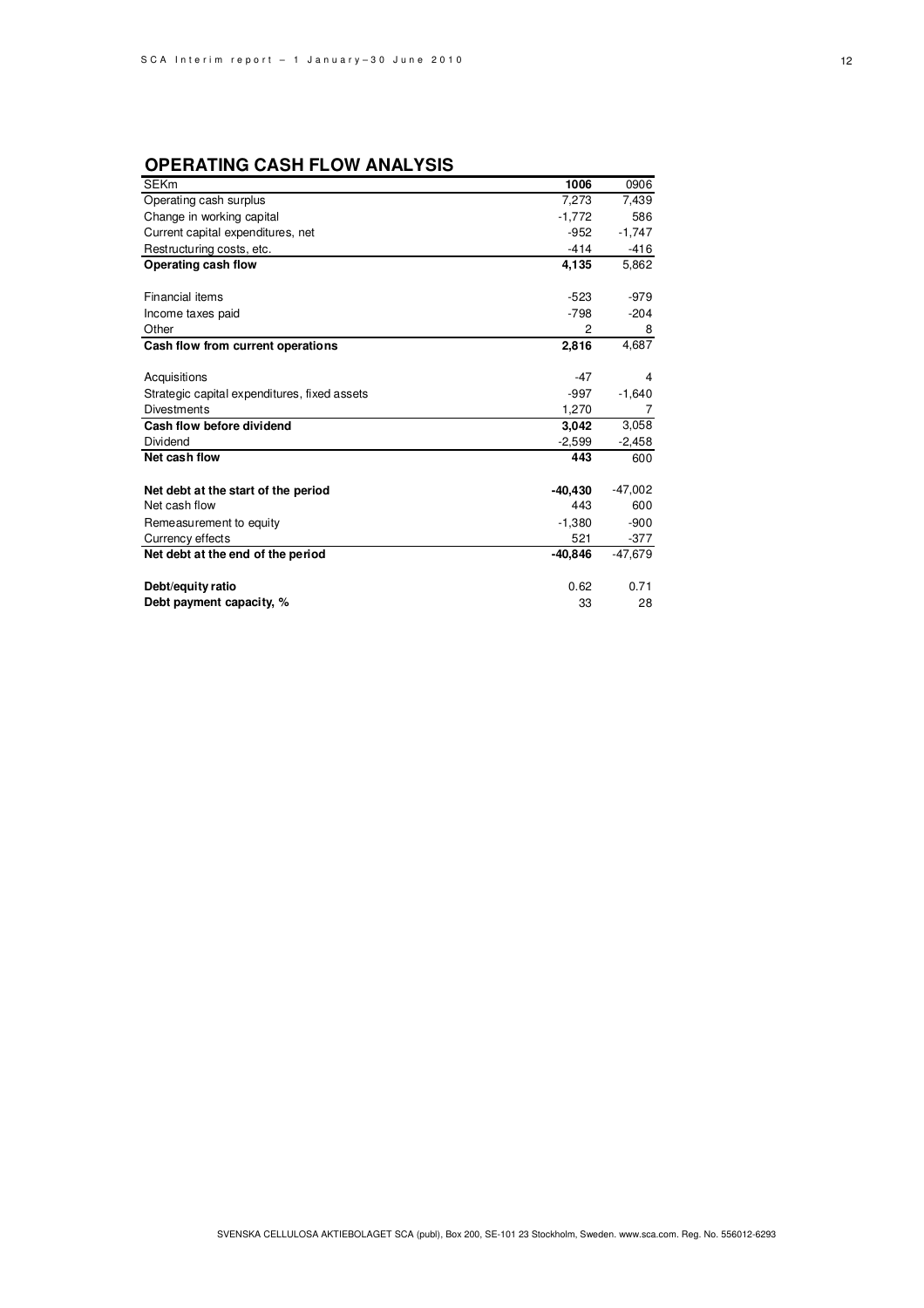# **CASH FLOW STATEMENT**

| SEKm                                                                  | 1006            | 0906          |
|-----------------------------------------------------------------------|-----------------|---------------|
|                                                                       |                 |               |
| <b>Operating activities</b>                                           |                 |               |
| Profit before tax                                                     | 3,493           | 3,086         |
| Adjustment for non-cash items <sup>1</sup>                            | 2,826           | 2,737         |
| Paid tax                                                              | 6,319<br>$-798$ | 5,823<br>-204 |
| Cash flow from operating activities before changes in working capital | 5,521           | 5,619         |
|                                                                       |                 |               |
| Cash flow from changes in working capital                             |                 |               |
| Change in inventories                                                 | $-1,327$        | 1,228         |
| Change in operating receivables                                       | $-2,184$        | 1,747         |
| Change in operating liabilities                                       | 1,739           | $-2,389$      |
| Cash flow from operating activities                                   | 3,749           | 6,205         |
|                                                                       |                 |               |
| <b>Investing activities</b><br>Acquisition of operations              | $-47$           | 4             |
| Sold operations                                                       | 190             | 7             |
| Acquisition tangible and intangible assets                            | $-2,119$        | $-3,459$      |
| Sale of tangible assets                                               | 178             | 75            |
| Payment of loans to external parties                                  | $-28$           | 0             |
| Repayment of loans from external parties                              | 0               | 619           |
| Cash flow from investing activities                                   | $-1,826$        | $-2,754$      |
|                                                                       |                 |               |
| <b>Financing activities</b>                                           |                 |               |
| Amortisation of debt                                                  | -466            | $-1,053$      |
| Dividends paid                                                        | $-2,599$        | $-2,458$      |
| Cash flow from financing activities                                   | -3,065          | $-3,511$      |
| Cash flow for the period                                              | -1,142          | -60           |
| Cash and cash equivalents at the beginning of the year                | 5,148           | 5,738         |
| Exchange differences in cash and cash equivalents                     | -7              | 12            |
| Cash and cash equivalents at the end of the period                    | 3,999           | 5,690         |
|                                                                       |                 |               |
| Reconciliation with operating cash flow analysis                      |                 |               |
|                                                                       |                 | -60           |
| Cash flow for the period<br><b>Deducted items:</b>                    | -1,142          |               |
| Payment of loans to external parties                                  | 28              | 0             |
| Repayment of loans from external parties                              | 0               | -619          |
| Amortisation of debt                                                  | 466             | 1,053         |
| <b>Added items:</b>                                                   |                 |               |
| Net debt in acquired and divested operations                          | 1,080           | 0             |
| Accrued interest                                                      | 19              | 229           |
| Investments through finance leases                                    | -8              | -3            |
| Net cash flow according to operating cash flow analysis               | 443             | 600           |
|                                                                       |                 |               |
| Depreciation and impairment, fixed assets                             | 3,310           | 3,531         |
| Fair-value measurement/net growth of forest assets                    | -326            | -474          |
| Unpaid related to efficiency programmes                               | 334             | 207           |
| Payments related to efficiency programmes                             | -401            | $-275$        |
| Other                                                                 | $-91$           | -252          |

Total 2,826 2,737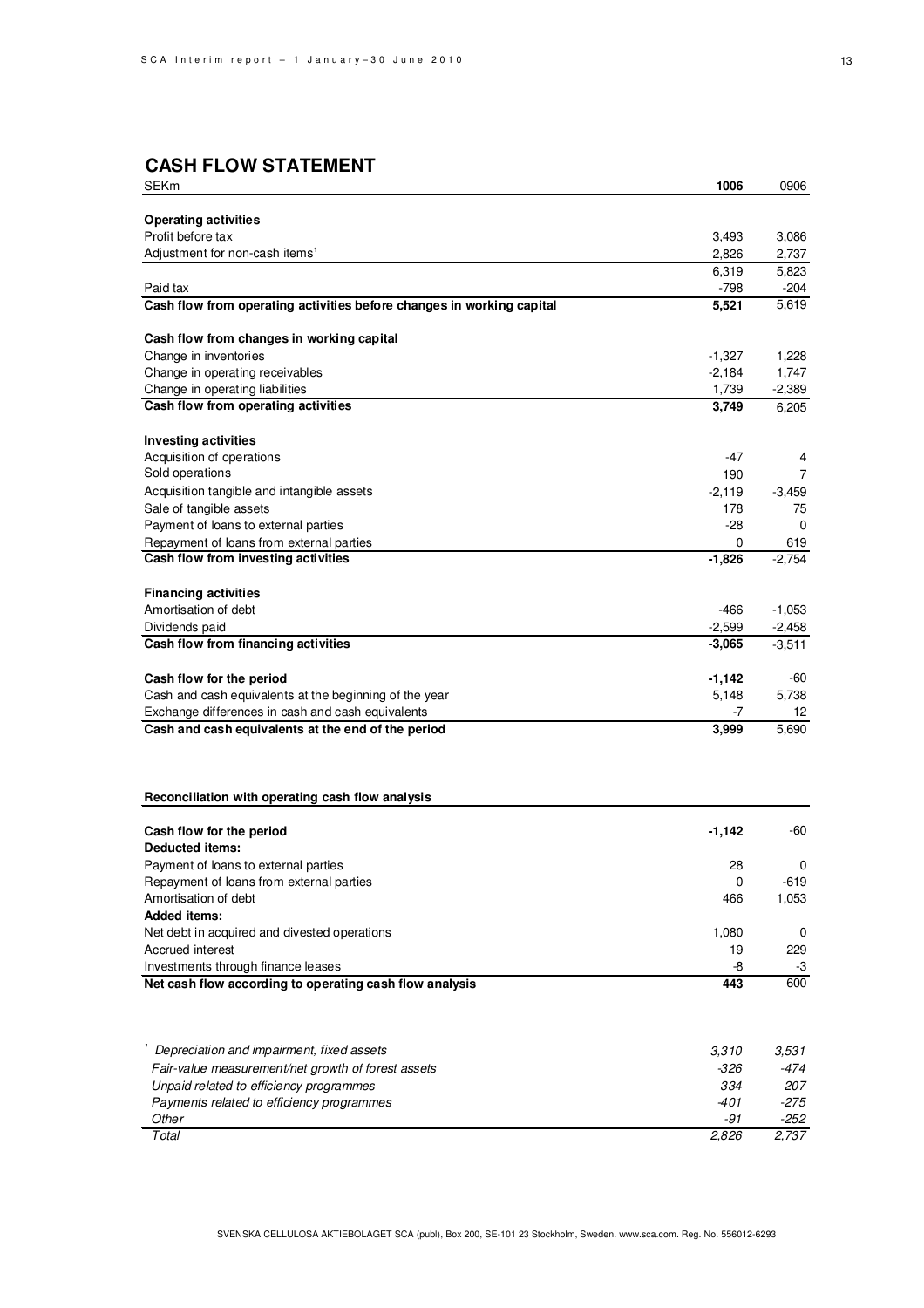# **CONSOLIDATED INCOME STATEMENT**

| <b>SEKm</b>                                                              | 2010:2    | 2009:2    | 2010:1    | 1006      | 0906     |
|--------------------------------------------------------------------------|-----------|-----------|-----------|-----------|----------|
| <b>Net sales</b>                                                         | 27,652    | 27,915    | 26,722    | 54,374    | 56,242   |
| Cost of goods sold <sup>1</sup>                                          | $-21,242$ | $-21,232$ | $-20,687$ | $-41,929$ | -43,227  |
| <b>Gross profit</b>                                                      | 6,410     | 6,683     | 6,035     | 12,445    | 13,015   |
| Sales, general and administration <sup>1</sup>                           | $-3,995$  | $-4,328$  | $-4,021$  | -8,016    | $-8,532$ |
| Items affecting comparability <sup>2</sup>                               | -207      | -439      | -244      | -451      | -439     |
| Share in profits of associates                                           | 25        | 13        | 13        | 38        | 21       |
| <b>Operating profit</b>                                                  | 2,233     | 1,929     | 1,783     | 4,016     | 4,065    |
| <b>Financial items</b>                                                   | $-244$    | $-354$    | $-279$    | -523      | -979     |
| Profit before tax                                                        | 1,989     | 1,575     | 1,504     | 3,493     | 3,086    |
| Tax                                                                      | $-539$    | -411      | $-421$    | -960      | -803     |
| Net profit for the period                                                | 1,450     | 1,164     | 1,083     | 2,533     | 2,283    |
|                                                                          |           |           |           |           |          |
| Earnings attributable to:                                                |           |           |           |           |          |
| Owners of the parent                                                     | 1,435     | 1,165     | 1,074     | 2,509     | 2,275    |
| Non-controlling interests                                                | 15        | -1        | 9         | 24        | 8        |
|                                                                          |           |           |           |           |          |
| Earnings per share, SEK - owners of the parent                           |           |           |           |           |          |
| - before dilution effects                                                | 2.04      | 1.66      | 1.53      | 3.57      | 3.24     |
| - after dilution effects                                                 | 2.04      | 1.66      | 1.53      | 3.57      | 3.24     |
| Calculation of earnings per share                                        | 2010:2    | 2009:2    | 2010:1    | 1006      | 0906     |
| Earnings attributable to owners of the parent                            | 1,435     | 1,165     | 1,074     | 2,509     | 2,275    |
| Average no. of shares before dilution, millions                          | 702.3     | 702.3     | 702.3     | 702.3     | 702.3    |
| Warrants                                                                 | 0.0       | 0.0       | 0.0       | 0.0       | 0.0      |
| Average no. of shares after dilution                                     | 702.3     | 702.3     | 702.3     | 702.3     | 702.3    |
|                                                                          |           |           |           |           |          |
| <sup>1</sup> Of which, depreciation                                      | $-1,598$  | $-1,724$  | $-1,595$  | $-3,193$  | $-3,446$ |
|                                                                          |           |           |           |           |          |
| <sup>2</sup> Distribution of items affecting comparability, per function |           |           |           |           |          |
| Cost of goods sold                                                       | -197      | -379      | -150      | -347      | -379     |
| Sales, general and administration                                        | $-10$     | $-60$     | $-94$     | $-104$    | -60      |
|                                                                          |           |           |           |           |          |
|                                                                          | 2010:2    | 2009:2    | 2010:1    | 1006      | 0906     |
| Gross margin                                                             | 23.2      | 23.9      | 22.6      | 22.9      | 23.1     |
| Operating margin                                                         | 8.1       | 6.9       | 6.7       | 7.4       | 7.2      |
| Financial net margin                                                     | $-0.9$    | $-1.3$    | $-1.0$    | $-1.0$    | $-1.7$   |
| Profit margin                                                            | 7.2       | 5.6       | 5.7       | 6.4       | 5.5      |
| Tax                                                                      | $-1.9$    | $-1.5$    | $-1.6$    | $-1.8$    | $-1.4$   |
| Net margin                                                               | 5.3       | 4.1       | 4.1       | 4.6       | 4.1      |
| <b>Excluding restructuring costs:</b>                                    | 2010:2    | 2009:2    | 2010:1    | 1006      | 0906     |
| Gross margin                                                             | 23.2      | 23.9      | 22.6      | 22.9      | 23.1     |
| Operating margin                                                         | 8.8       | 8.5       | 7.6       | 8.2       | 8.0      |
| Financial net margin                                                     | $-0.9$    | $-1.3$    | $-1.0$    | $-1.0$    | $-1.7$   |
| Profit margin                                                            | 7.9       | 7.2       | 6.6       | 7.2       | 6.3      |
| Tax                                                                      | $-2.2$    | $-1.9$    | $-1.8$    | $-2.0$    | $-1.6$   |
| Net margin                                                               | 5.7       | 5.3       | 4.8       | 5.2       | 4.7      |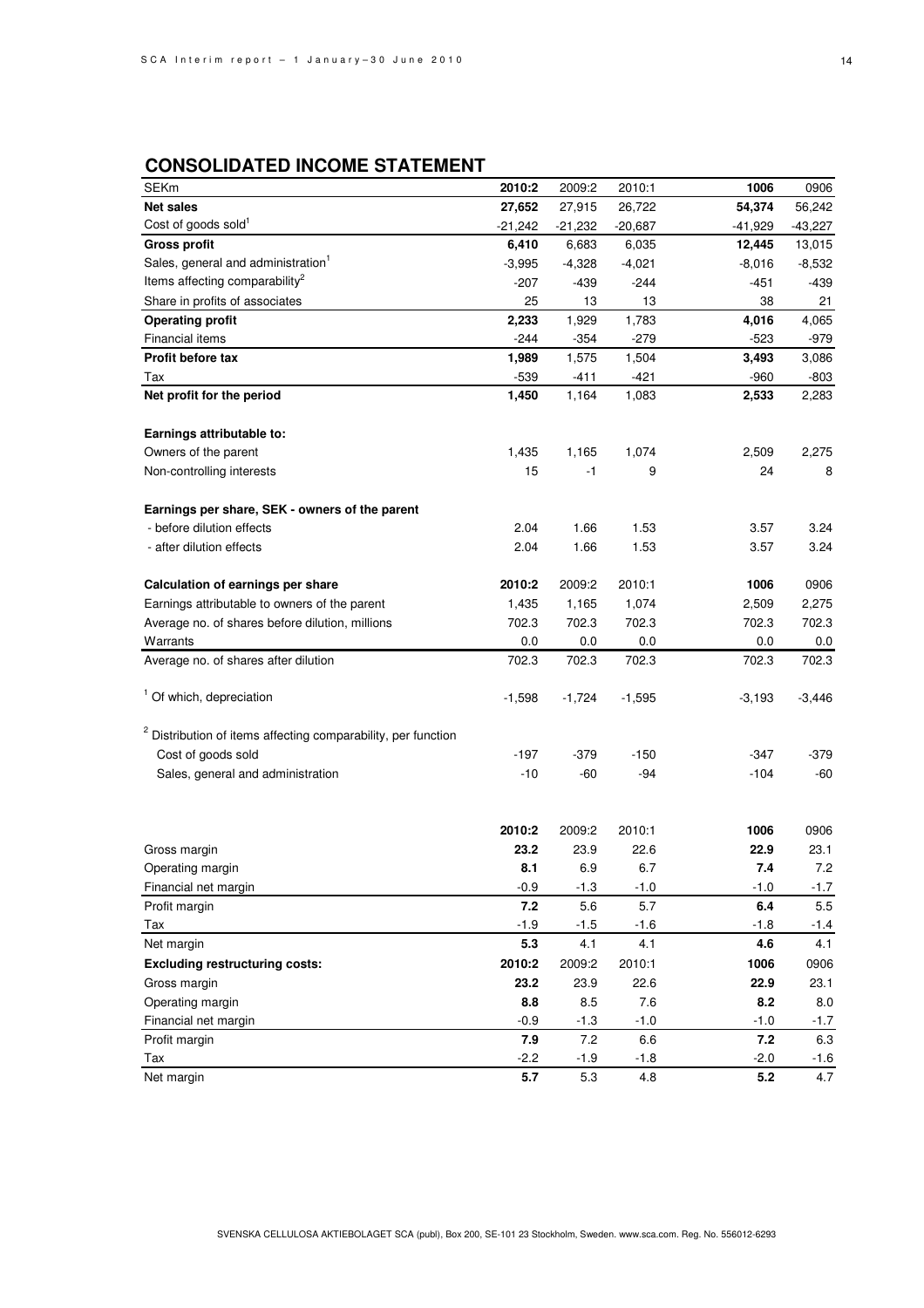### **CONSOLIDATED STATEMENT OF COMPREHENSIVE INCOME**

| <b>SEKm</b>                                                       | 2010:2   | 2009:2 | 2010:1   | 1006     | 0906   |
|-------------------------------------------------------------------|----------|--------|----------|----------|--------|
| Profit for the period                                             | 1,450    | 1,164  | 1,083    | 2,533    | 2,283  |
| Other comprehensive income for the period, net of tax:            |          |        |          |          |        |
| Actuarial gains/losses on defined benefit pension plans           | $-1,591$ | 376    | 204      | $-1,387$ | $-985$ |
| Available-for-sale financial assets                               | -94      | 114    | 92       | $-2$     | 129    |
| Cash flow hedges                                                  | 260      | 41     | 96       | 356      | 23     |
| Exchange differences on translating foreign operations            | -99      | 50     | $-3,191$ | $-3,290$ | 1,261  |
| Gains/losses from hedges of net investments in foreign operations | 469      | $-325$ | 1,920    | 2,389    | $-437$ |
| Income tax relating to components of other comprehensive income   | 372      | $-127$ | $-72$    | 300      | 233    |
| Other comprehensive income for the period, net of tax             | $-683$   | 129    | $-951$   | $-1,634$ | 224    |
| Total comprehensive income for the period                         | 767      | 1,293  | 132      | 899      | 2,507  |
| Total comprehensive income attributable to:                       |          |        |          |          |        |
| Owners of the parent                                              | 774      | 1,313  | 160      | 934      | 2,512  |
| Non-controlling interests                                         | $-7$     | $-20$  | $-28$    | $-35$    | $-5$   |

## **CONSOLIDATED STATEMENT OF CHANGES IN EQUITY**

| <b>SEKm</b>                               | 1006     | 0906        |
|-------------------------------------------|----------|-------------|
| Attributable to owners of the parent      |          |             |
| Opening balance, 1 January                | 67,156   | 66,450      |
| Total comprehensive income for the period | 934      | 2,512       |
| Dividend                                  | $-2,599$ | $-2,458$    |
| <b>Closing balance</b>                    | 65,491   | 66,504      |
| Non-controlling interests                 |          |             |
| Opening balance, 1 January                | 750      | 802         |
| Total comprehensive income for the period | $-35$    | -5          |
| Dividend                                  | 0        | $\mathbf 0$ |
| Change in Group composition               | -53      | $\mathbf 0$ |
| <b>Closing balance</b>                    | 662      | 797         |
| Total equity, closing balance             | 66,153   | 67,301      |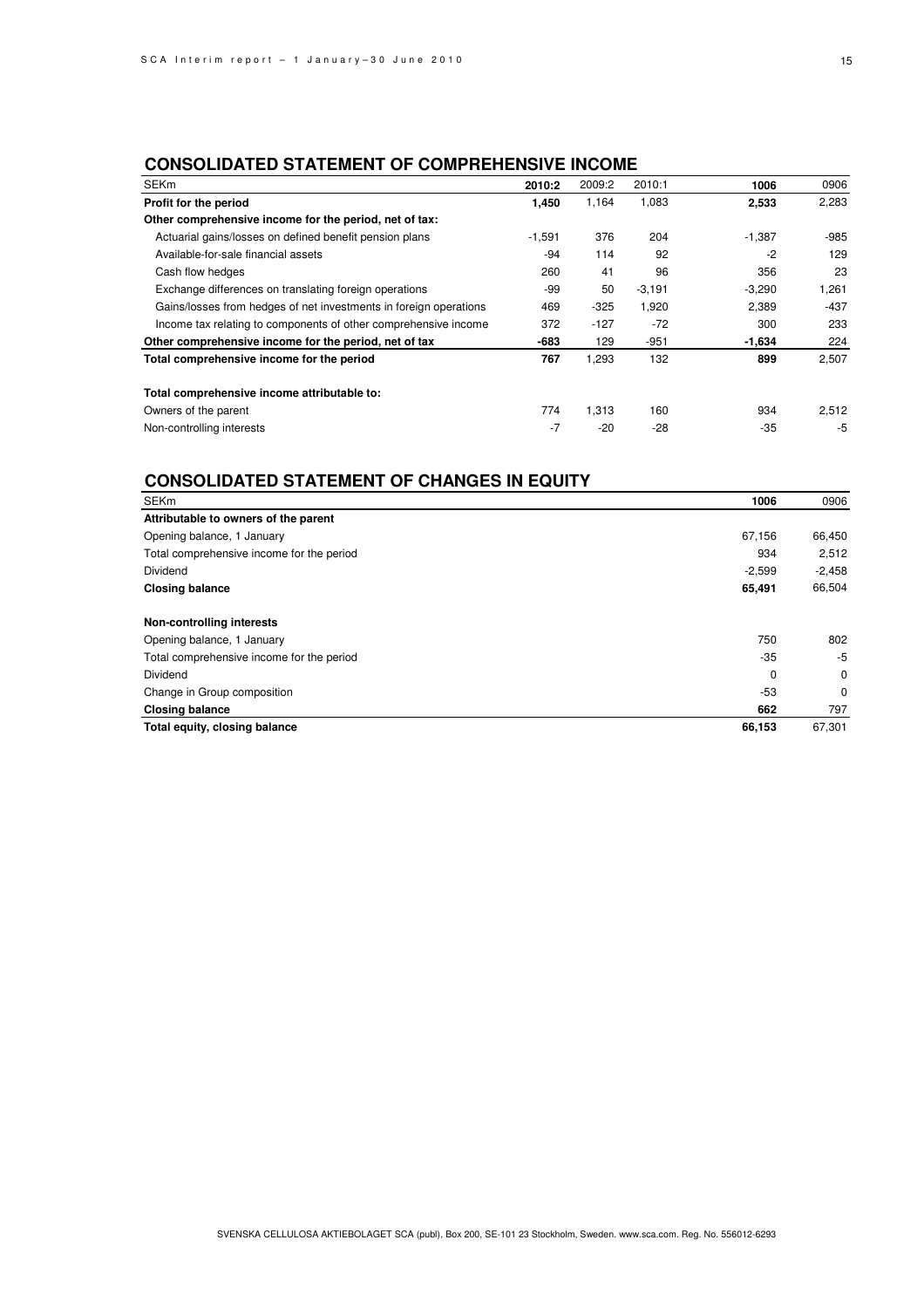# **CONSOLIDATED BALANCE SHEET**

| <b>SEKm</b>                                                                                | 30 June 2010 | 31 December 2009 |
|--------------------------------------------------------------------------------------------|--------------|------------------|
|                                                                                            |              |                  |
| <b>Assets</b>                                                                              |              |                  |
| Goodwill                                                                                   | 18,884       | 19,147           |
| Other intangible assets                                                                    | 3,203        | 3,404            |
| Tangible assets                                                                            | 83,942       | 86,801           |
| Shares and participations                                                                  | 1,053        | 1,059            |
| Non-current financial assets <sup>1</sup>                                                  | 1,999        | 2,062            |
| Other non-current receivables                                                              | 1,400        | 1,334            |
| <b>Total non-current assets</b>                                                            | 110,481      | 113,807          |
|                                                                                            |              |                  |
| Operating receivables and inventories                                                      | 32,650       | 30,605           |
| Current financial assets                                                                   | 180          | 194              |
| Non-current assets held for sale                                                           | 99           | 105              |
| Cash and cash equivalents                                                                  | 3,999        | 5,148            |
| <b>Total current assets</b>                                                                | 36,928       | 36,052           |
| <b>Total assets</b>                                                                        | 147,409      | 149,859          |
|                                                                                            |              |                  |
| <b>Equity</b>                                                                              |              |                  |
| Owners of the parent                                                                       | 65,491       | 67,156           |
| Minority interests                                                                         | 662          | 750              |
| <b>Total equity</b>                                                                        | 66,153       | 67,906           |
|                                                                                            |              |                  |
| <b>Liabilities</b>                                                                         |              |                  |
|                                                                                            |              | 3,567            |
| Provisions for pensions                                                                    | 4,533        |                  |
| Other provisions                                                                           | 9,840        | 9,784            |
| Non-current financial liabilities                                                          | 23,555       | 30,343           |
| Other non-current liabilities                                                              | 739          | 662              |
| <b>Total non-current liabilities</b>                                                       | 38,667       | 44,356           |
|                                                                                            |              |                  |
| Current financial liabilities <sup>2</sup>                                                 | 18,794       | 13,761           |
| Operating liabilities                                                                      | 23,795       | 23,836           |
| <b>Total current liabilities</b>                                                           | 42,589       | 37,597           |
| <b>Total liabilities</b>                                                                   | 81,256       | 81,953           |
| <b>Total equity and liabilities</b>                                                        | 147,409      | 149,859          |
|                                                                                            |              |                  |
| Debt/equity ratio                                                                          | 0.62         | 0.60             |
| Visible equity/assets ratio                                                                | 44%          | 45%              |
|                                                                                            |              |                  |
| Return on capital employed                                                                 | 8%           | 7%               |
| Return on equity                                                                           | 8%           | 7%               |
| <b>Excluding restructuring costs:</b>                                                      |              |                  |
| Return on capital employed                                                                 | 9%           | 8%               |
| Return on equity                                                                           | 9%           | 9%               |
|                                                                                            |              |                  |
| <sup>1</sup> Of which pension assets                                                       | 172          | 230              |
| <sup>2</sup> Committed credit lines amount to SEK 31,983m of which unutilised SEK 31,983m. |              |                  |
|                                                                                            |              |                  |
| Capital employed                                                                           | 106,999      | 108,336          |
| - of which working capital                                                                 | 9,865        | 8,126            |
|                                                                                            |              |                  |
| Net debt                                                                                   | 40,846       | 40,430           |
| Shareholders' equity                                                                       |              | 67,906           |
|                                                                                            | 66,153       |                  |
| Provisions for restructuring costs are included in the balance sheet as follows:           |              |                  |
|                                                                                            | 660          |                  |
| - Other provisions*                                                                        |              | 346              |
| - Operating liabilities                                                                    | 460          | 777              |
| *) of which, provision for tax risks                                                       | 246          | 258              |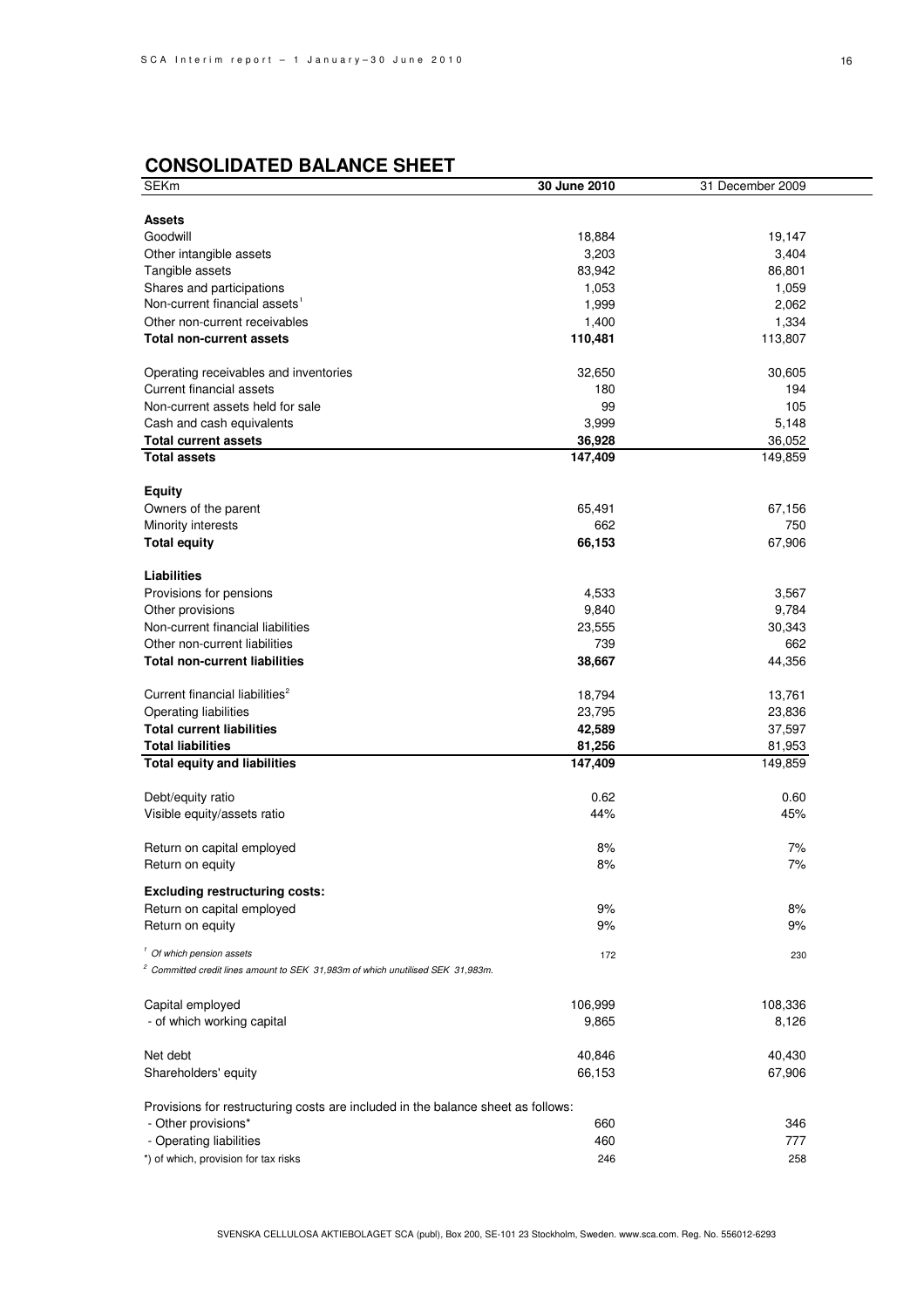### **NET SALES**

| <b>SEKm</b>                            | 1006     | 0906     | 2010:2   | 2010:1 | 2009:4 | 2009:3 | 2009:2 | 2009:1 |
|----------------------------------------|----------|----------|----------|--------|--------|--------|--------|--------|
| Personal Care                          | 12.527   | 13.126   | 6,418    | 6.109  | 6,393  | 6,197  | 6,650  | 6,476  |
| Tissue                                 | 19.792   | 20.940   | 10.064   | 9.728  | 10.338 | 10.147 | 10.474 | 10.466 |
| Packaging                              | 14.836   | 14.453   | 7.583    | 7.253  | 6.960  | 6,946  | 6,958  | 7,495  |
| <b>Forest Products</b>                 | 8,418    | 8,637    | 4,308    | 4.110  | 4,201  | 4,145  | 4,304  | 4,333  |
| - Publication papers                   | 4.250    | 5.010    | 2.086    | 2.164  | 2.292  | 2.457  | 2.475  | 2.535  |
| - Pulp, timber and solid-wood products | 4.168    | 3.627    | 2.222    | .946   | ,909   | 886,1  | 1,829  | 1,798  |
| Other                                  | 886      | 632      | 512      | 374    | 418    | 420    | 261    | 371    |
| Intra-group deliveries                 | $-2.085$ | $-1.546$ | $-1.233$ | $-852$ | $-803$ | $-747$ | $-732$ | $-814$ |
| <b>Total net sales</b>                 | 54.374   | 56.242   | 27.652   | 26.722 | 27.507 | 27.108 | 27.915 | 28.327 |

### **OPERATING PROFIT**

| <b>SEKm</b>                                        | 1006     | 0906   | 2010:2 | 2010:1 | 2009:4 | 2009:3 | 2009:2 | 2009:1 |
|----------------------------------------------------|----------|--------|--------|--------|--------|--------|--------|--------|
| Personal Care                                      | 1,490    | 1,524  | 753    | 737    | 901    | 810    | 820    | 704    |
| Tissue                                             | 1,501    | 1.879  | 791    | 710    | 965    | 1,102  | 1,015  | 864    |
| Packaging                                          | 498      | 92     | 306    | 192    | 149    | 172    | 11     | 81     |
| <b>Forest Products</b>                             | 1,178    | 1,225  | 691    | 487    | 661    | 617    | 642    | 583    |
| - Publication papers                               | $-39$    | 666    | $-24$  | $-15$  | 251    | 336    | 378    | 288    |
| - Pulp, timber and solid-wood products             | 1.217    | 559    | 715    | 502    | 410    | 281    | 264    | 295    |
| Other                                              | $-200$   | $-216$ | $-101$ | -99    | $-108$ | $-125$ | $-120$ | $-96$  |
| Total operating profit'                            | 4.467    | 4,504  | 2.440  | 2,027  | 2,568  | 2,576  | 2,368  | 2,136  |
| Financial items                                    | $-523$   | $-979$ | $-244$ | $-279$ | $-288$ | $-377$ | $-354$ | $-625$ |
| Profit before tax'                                 | 3,944    | 3,525  | 2,196  | 1,748  | 2,280  | 2,199  | 2,014  | 1,511  |
| $\text{Tax}^1$                                     | $-1,084$ | $-917$ | $-595$ | $-489$ | $-553$ | $-628$ | $-525$ | $-392$ |
| Net profit for the period <sup>1</sup>             | 2,860    | 2,608  | 1,601  | 1,259  | 1,727  | 1,571  | 1,489  | 1,119  |
| Excl. restructuring costs before tax amounting to: | $-451$   | $-439$ | $-207$ | $-244$ | $-632$ | $-387$ | $-439$ | 0      |
| After tax amounting to:                            | $-327$   | $-325$ | $-151$ | $-176$ | $-473$ | $-278$ | $-325$ | 0      |

#### **OPERATING MARGIN**

| %                                      | 1006   | 0906 | 2010:2 | 2010:1 | 2009:4 | 2009:3 | 2009:2 | 2009:1 |
|----------------------------------------|--------|------|--------|--------|--------|--------|--------|--------|
| Personal Care                          | 11.9   | 11.6 | 11.7   | 12.7   | 14.1   | 13.7   | 12.3   | 10.9   |
| Tissue                                 | 7.6    | 9.0  | 7.9    | 7.3    | 9.3    | 10.9   | 9.7    | 8.3    |
| Packaging                              | 3.4    | 0.6  | 4.0    | 2.6    | 2.1    | 2.5    | 0.2    | 1.1    |
| <b>Forest Products</b>                 | 14.0   | 14.2 | 16.0   | 11.8   | 15.7   | 14.9   | 14.9   | 13.5   |
| - Publication papers                   | $-0.9$ | 13.3 | $-1.2$ | $-0.7$ | 11.0   | 13.7   | 15.3   | 11.4   |
| - Pulp, timber and solid-wood products | 29.2   | 15.4 | 32.2   | 25.8   | 21.5   | 16.6   | 14.4   | 16.4   |
|                                        |        |      |        |        |        |        |        |        |

### **CONSOLIDATED INCOME STATEMENT**

| <b>SEKm</b>                       | 2010:2    | 2010:1    | 2009:4    | 2009:3    | 2009:2    |
|-----------------------------------|-----------|-----------|-----------|-----------|-----------|
| <b>Net sales</b>                  | 27,652    | 26.722    | 27,507    | 27,108    | 27,915    |
| Cost of goods sold                | $-21.242$ | $-20.687$ | $-20.966$ | $-20.551$ | $-21.232$ |
| <b>Gross profit</b>               | 6.410     | 6,035     | 6,541     | 6,557     | 6,683     |
| Sales, general and administration | $-3.995$  | $-4.021$  | $-3.976$  | $-3.992$  | $-4.328$  |
| Items affecting comparability     | $-207$    | $-244$    | $-632$    | $-387$    | $-439$    |
| Share in profits of associates    | 25        | 13        | 3         | 11        | 13        |
| <b>Operating profit</b>           | 2,233     | 1.783     | 1,936     | 2.189     | 1,929     |
| Financial items                   | $-244$    | $-279$    | $-288$    | $-377$    | $-354$    |
| Profit before tax                 | 1.989     | 1.504     | 1.648     | 1.812     | 1,575     |
| Taxes                             | $-539$    | $-421$    | $-394$    | $-519$    | $-411$    |
| Net profit for the period         | 1.450     | 1.083     | 1.254     | 1.293     | 1.164     |